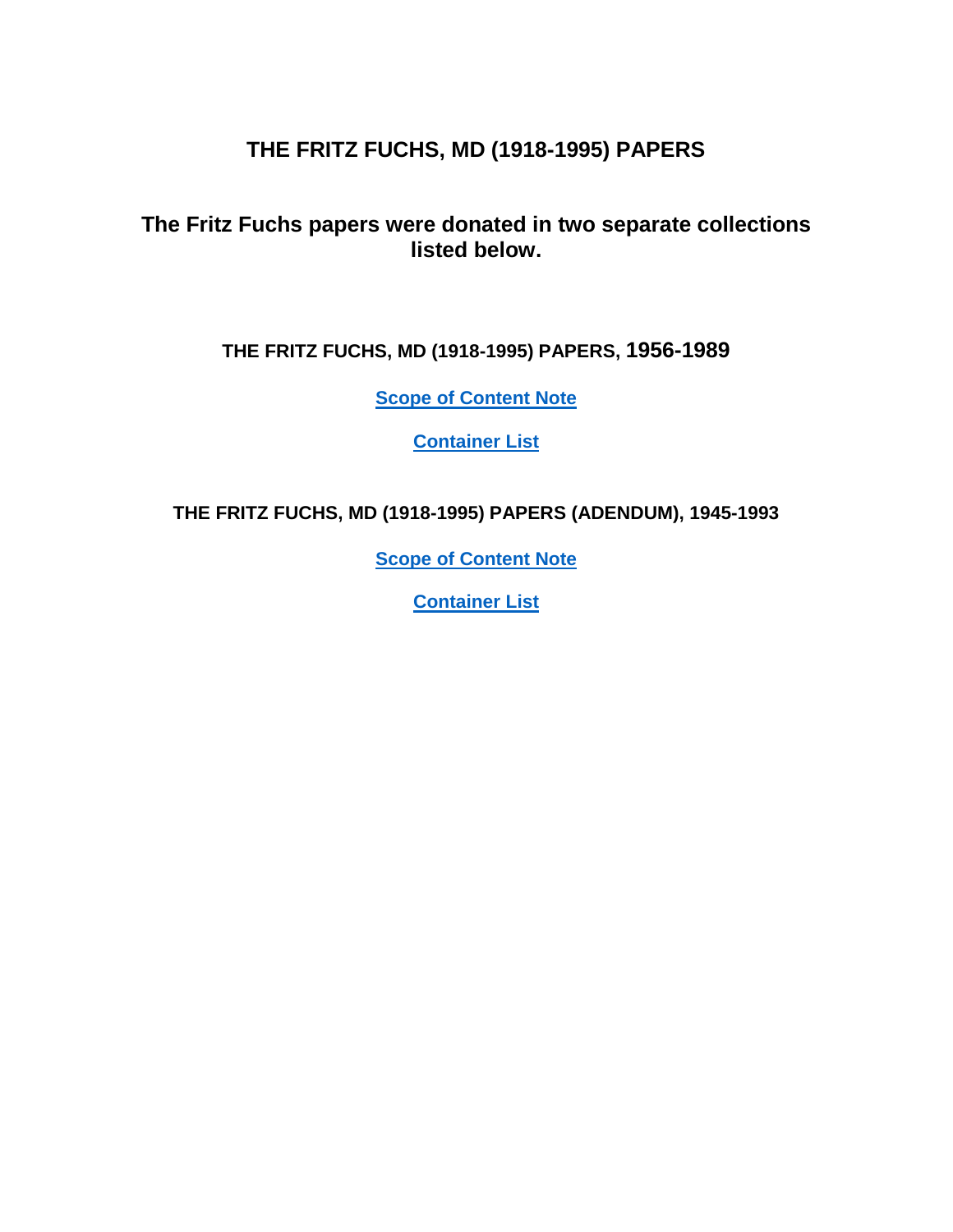# **MEDICAL CENTER ARCHIVES OF NEWYORK-PRESBYTERIAN/WEILL CORNELL**

**1300 York Avenue # 34 New York, NY 10065**

**Finding Aid To**

## **THE FRITZ FUCHS, MD (1918-1995) PAPERS**

**Dates of Papers: 1956-1989**

**105 Linear Inches (21 Boxes)**

**Finding Aid Prepared By: Elizabeth Shepard Assistant Archivist**

**© 2008 Medical Center Archives of NewYork-Presbyterian/Weill Cornell**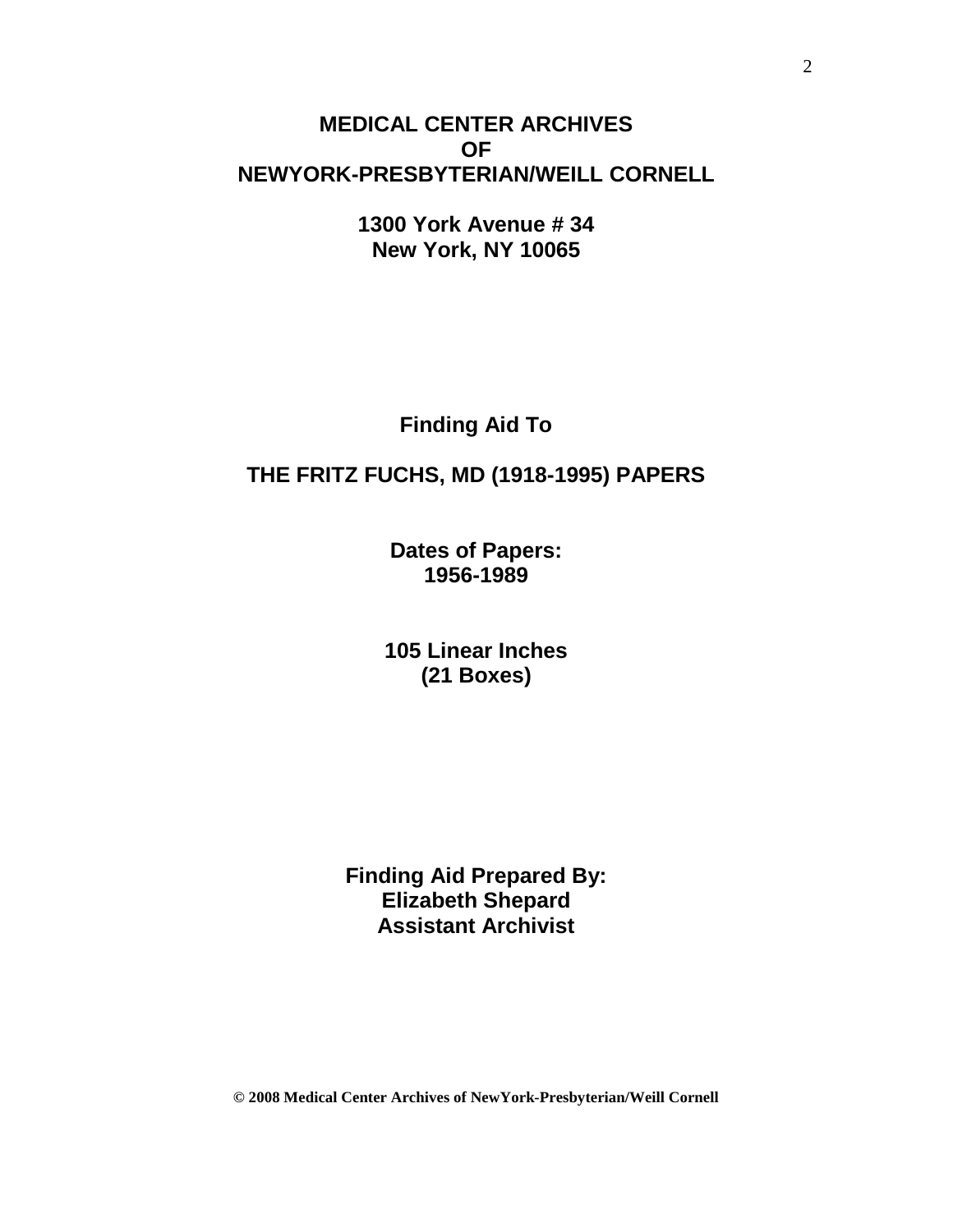### **NOTE OF PROVENANCE:**

Dr. Fritz Fuchs donated his records to the New York Weill Cornell Medical Center Archives on June 20, 1989.

#### **BIOGRAPHICAL NOTE:**

Dr. Fuchs was born in Frederiksberg, Denmark on November 27, 1918. He received a medical degree from University of Copenhagen and Karolinska Institute, Stockholm Sweden in 1944. After working in various hospitals in Demark and Sweden, Dr. Fuchs immigrated to the United States in 1965 when he became the Obstetrician and Gynecologist in Chief at the New York Hospital and the first Given Foundation Professor of Obstetrics and Gynecology and the Chairman of the Obstetrics and Gynecology Department at Cornell University Medical College. He married Anna-Riitta Olsson, a chemist and reproduction physiologist from Finland in 1948. In 1977, he became the first Percy Uris Professor of Reproductive Biology. In 1978, he retired from his chair of the Obstetrics and Gynecology Department at Cornell.

He was an internationally known obstetrician and gynecologist. In 1960, in Demark, he worked with Povl Riis to perform the first amniocentesis for diagnosing a genetic disorder in a fetus. He, his wife, and other Danish collaborators also discovered the amniotic fluid could be used to determine the sex and blood type of the fetus. He continued this groundbreaking work with mid-trimester amniocentesis at the New York Hospital.

He also studied the mechanism of labor and the prevention of premature labor. Dr. Fuchs discovered a treatment for the prevention of premature labor by ejecting the mother intravenously with a 10 percent solution of alcohol. His wife was the first to discover that alcohol prevents labor in rabbits by blocking the release of hormone oxytocin. He also opened a family planning clinic at the hospital.

He also introduced to the United States the laparoscope, which is used for viewing, or performing surgery on organs.

The Queen Margrethe of Denmark knighted him for his medical service in 1978. He died in February 1995 at the age of 76.

### <span id="page-2-0"></span>**SCOPE AND CONTENTS NOTE:**

The Fritz Fuchs Papers are organized into three series: General Correspondence (1960-1989) and Foreign Correspondence (1956-1988) are maintained in the order organized by Dr. Fuchs. A third miscellaneous file contains photographs and books organized by the Assistant Archivist.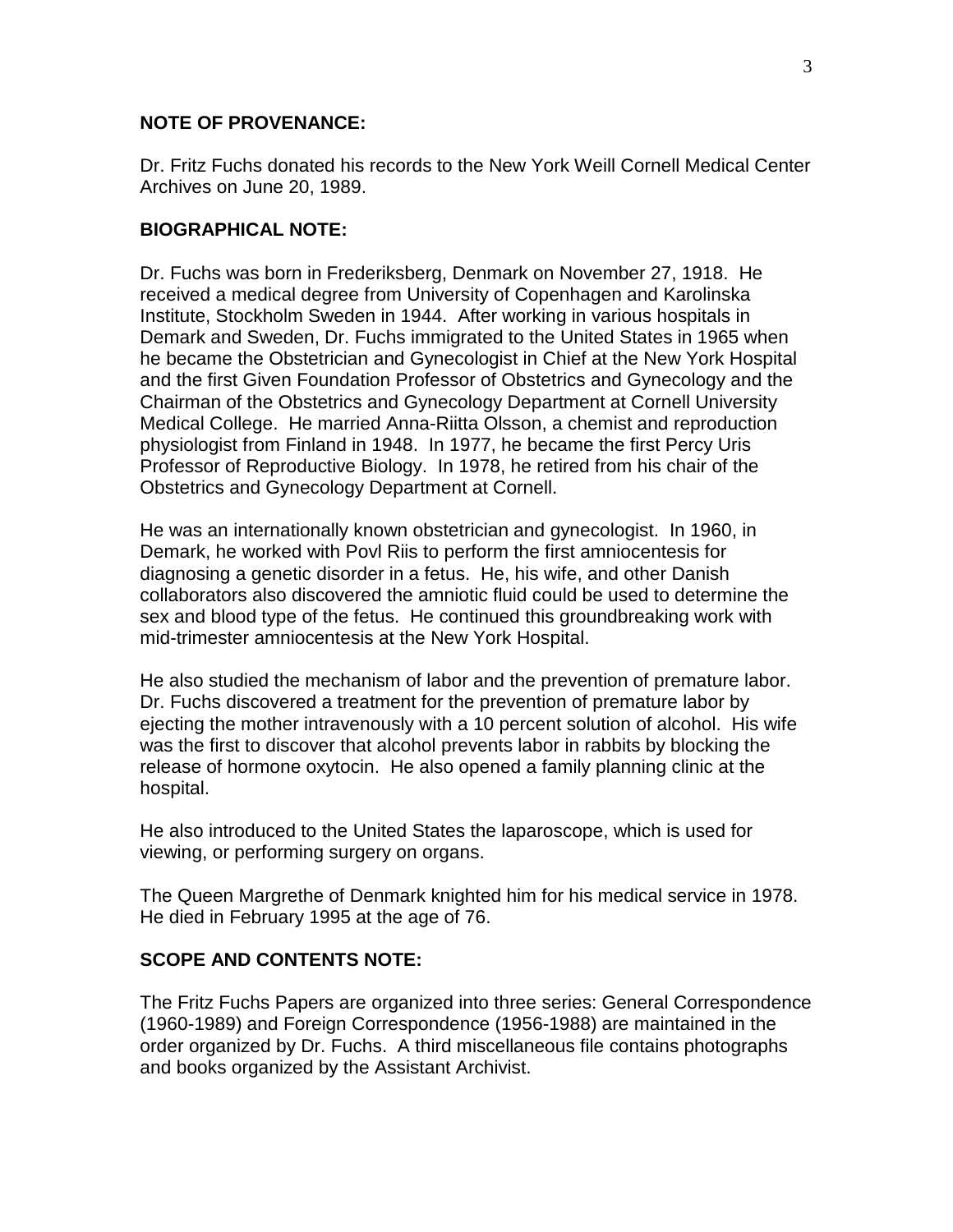### **Series I: General Correspondence, 1960-1989**

This series, arranged alphabetically by subject, contains his domestic correspondence with his colleagues, pharmaceuticals companies, grant agencies, professional societies, and publishers from 1960-1989. Some of the files including Human Rights in Research Committee, March of Dimes, NIH, National Science Foundation, and Parke Davis contain protocols and other material about his landmark research projects in the areas of endocrinology of pregnancy, premature labor, and amniocentesis.

## **Series II: Foreign Correspondence, 1956-1988**

This series, arranged alphabetically by subject, contains correspondence with foreign colleagues, publishing companies, pharmaceutical companies, and professional societies from 1956-1988. Many of the letters are written in a foreign language mostly Danish, Swedish, and German. These records can give insight to the OB/GYN field on the international level**.** 

## **Series III: Reprints and Publications, 1960-1983**

This series, arranged chronologically, contains reprints, papers, and books written by Dr. Fuchs and his wife.

## <span id="page-3-0"></span>**BOX AND FOLDER LISTING**

### **BOX 1 SERIES I: GENERAL CORRESPONDENCE, 1960-1989 FILES, A-B**

Folder Description

- 1 "A," 1977-1986
- 2 Alza Research, 1970-1978
- 3 American Board of Obstetrics and Gynecology Inc, 1979-1981
- 4 American College of Obstetricians and Gynecologists, 1979-1986
- 5 American Journal of Obstetrics and Gynecology, 1960-1980
- 6 American Journal of Perinatology, 1982-1986
- 7 Assali, Nicholas, MD, 1979-1989
- 8 Association of Planned Parenthood Professionals, 1978-1983
- 9 Astra Pharmaceutical Co., 1982-1983
- 10 Astrachan, John, MD, 1979-1986
- 11 Ayromlooi, Jahangir, 1981-1985
- 12 "B"
- 13 Barber, Hugh, 1985-1986
- 14 Berger, Leslie, 1981-1984
- 15 Berkowitz, Richard, MD, 1982
- 16 Beydoun, Samir, 1982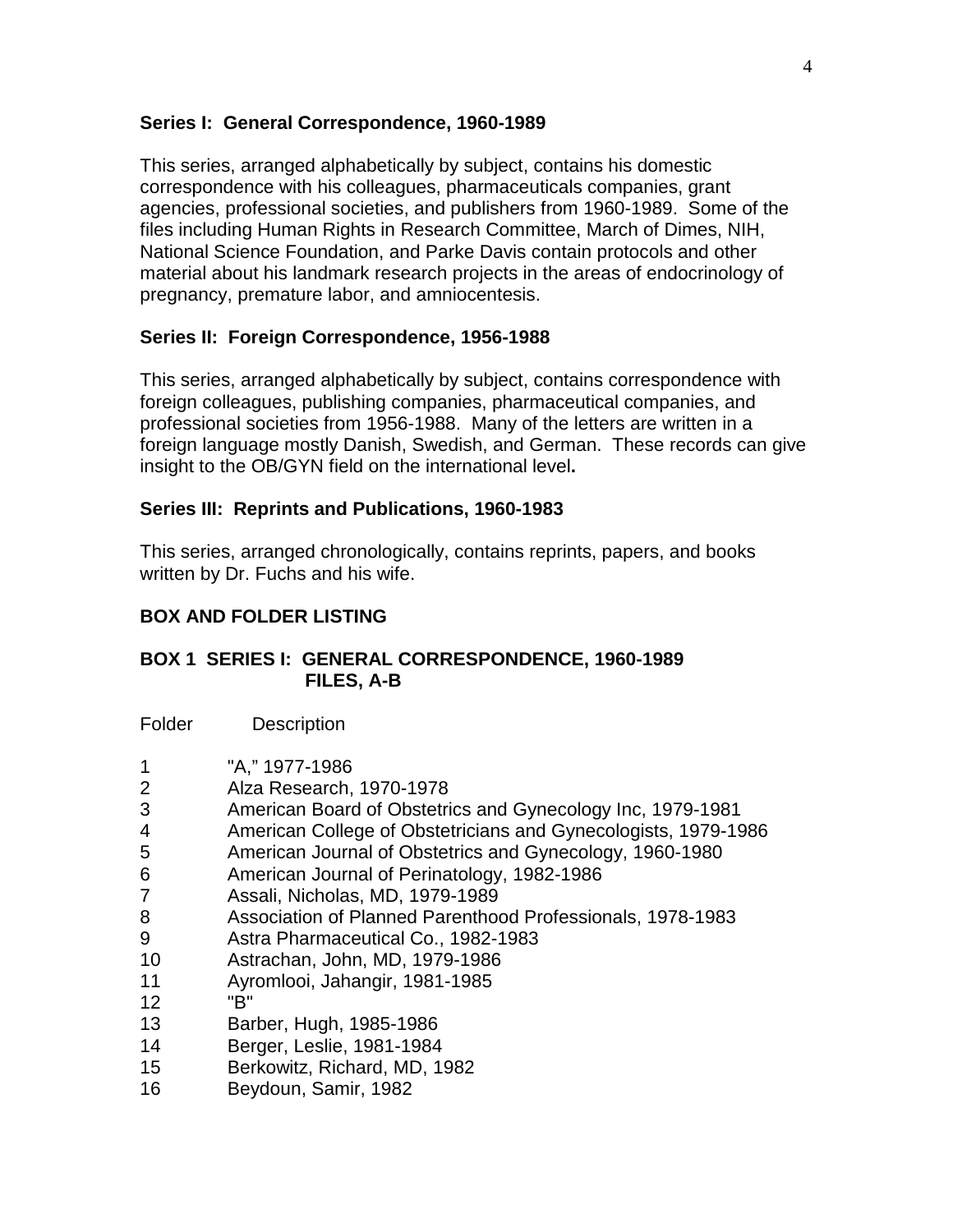- Boehringer Ingelheim, 1976-1986
- Bogdonoff, Morton, MD, 1984-1985
- Bunce, G. E., 1984-1985
- Burnhill, Michael, 1980-1983

### **BOX 2: SERIES I: GENERAL CORRESPONDENCE 1960-1989 FILES, C-E**

- "C," 1977-1986
- Caspersen Foundation, 1970-1980
- Contemporary Ob/Gyn, 1979
- Cornell University Medical College, 1978-1986
- Cornell Interns, Students, Staff, recommendations, 1973-1985
- Csapo, Arpad, MD, 1981
- Curriculum Vita, 1988
- "D", 1978-1986
- Dagwood, Firyal, MD, 1985-1986
- Dagwood, M. Yusoff, MD, 1979-1986
- Delli-Bovi, Jan, MD, 1980-1983
- Drug Therapy (publ), 1979
- Dunbar, Bonnie (Population Council), n.d.
- "E," 1980-1986
- Endocrinology of Pregnancy (book), 1977-1981
- Endocrinology of Pregnancy (book), 1982

### **BOX 3: SERIES I: GENERAL CORRESPONDENCE, 1960-1989 FILES, E-H**

- Endocrinology of Pregnancy (book), 1983-1989
- Endocrinology of Pregnancy (book), royalties, 1978-1989
- 2a Ford Foundation, grants, 1965-1983
- Foundation for Child Development, Association for the Aid of Crippled Children, 1958-1969
- Foundation for Child Development, 1972-1979
- Foundation for Child Development, 1980-1987
- Fuchs, Fritz, MD, 1985
- "G", 1979-1989
- Gardner Press, 1979-1981
- Garfield, Robert, 1980-1983
- Grant Applications, 1968-1981
- Griffis Club, 1979-1985
- "H", 1979-1987
- Harvey Society, 1960-1986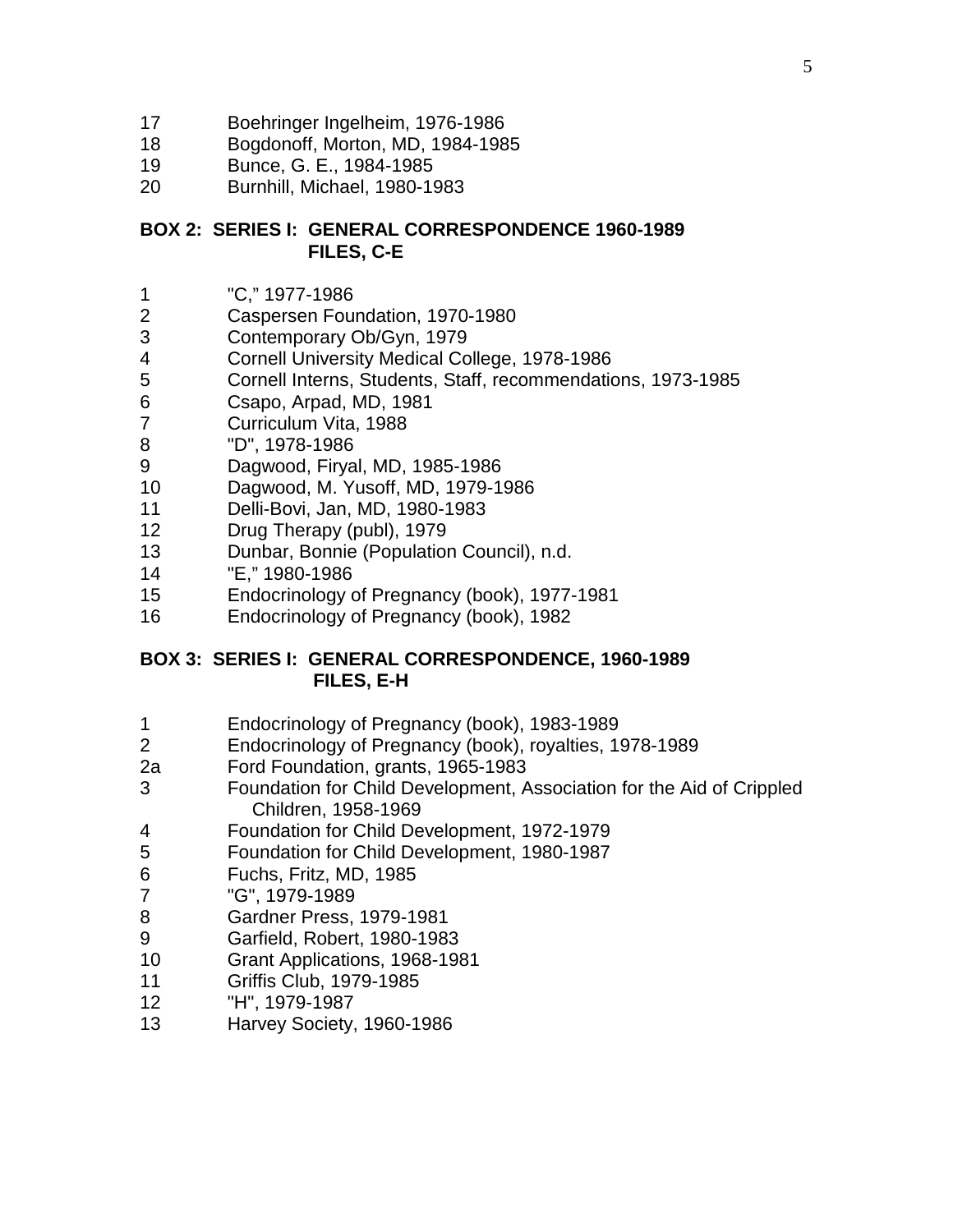### **BOX 4: SERIES II: GENERAL CORRESPONDENCE, 1960-1989 FILES, H-J**

- 1 Hecht, George, 1978
- 2 Helmkamp, Frederick, MD, 1983-1985
- 3 Heltai, Andre, 1982-1983
- 4 Hennekens, Charles, MD, 1982-1984
- 5 Hollaender, Alexander, 1976-1977
- 6 Human Rights in Research Committee, Comparison of Berotec and Ethanol Research…1976-1979
- 7 Human Rights in Research Committee, Endocrinology of Labor Research, 1976-1977
- 8 Human Rights in Research Committee, Etiology of Cervical Incompetence, 1985-1988
- 9 Human Rights in Research Committee, In vivo Harvesting of Ovarian Follicles and Implantation into Uterine Cavity during Tubal Reconstruction Surgery Research, 1978
- 10 Human Rights in Research Committee, Neurohypophyscal Hormones in Human Parturition, 1979-1982
- 11 Human Rights in Research Committee, Oxytocin and Prostaglandin Action, 1979
- 12 Human Rights in Research Committee, Oxytocin Receptors in Ovarian Tissue, 1985-1988
- 13 Human Rights in Research Committee, Oxytocin Receptor Prostaglandin Interaction in Labor, 1982-1991
- 14 Human Rights in Research Committee, Oxytocin Secretion During Nipple Stimulation, 1984-1988
- 15 Human Rights in Research Committee, Potassium Flux in Patients Receiving Intravenous Yutopar, 1981-1983
- 16 Human Rights in Research Committee, Prevention of Constipation in Pregnancy w/Fibrex Tablets, 1981-1988
- 17 Human Rights in Research Committee, Protocols, n.d.
- 18 Human Rights in Research Committee, Protocols applications, miscellaneous, 1979-1981
- 19 Human Rights in Research Committee, Pulsatitle Oxytocin Research, 1983-1986
- 20 Human Rights in Research Committee, Ritodrive Controlled Study of Portusistens, 1983
- 21 Institute de La Vie, 1973-1978
- 22 Institute de La Vie, 1982-1985
- 23 "I", "J," 1980-1985
- 24 Jovanovic, Louis, MD, 1985-1986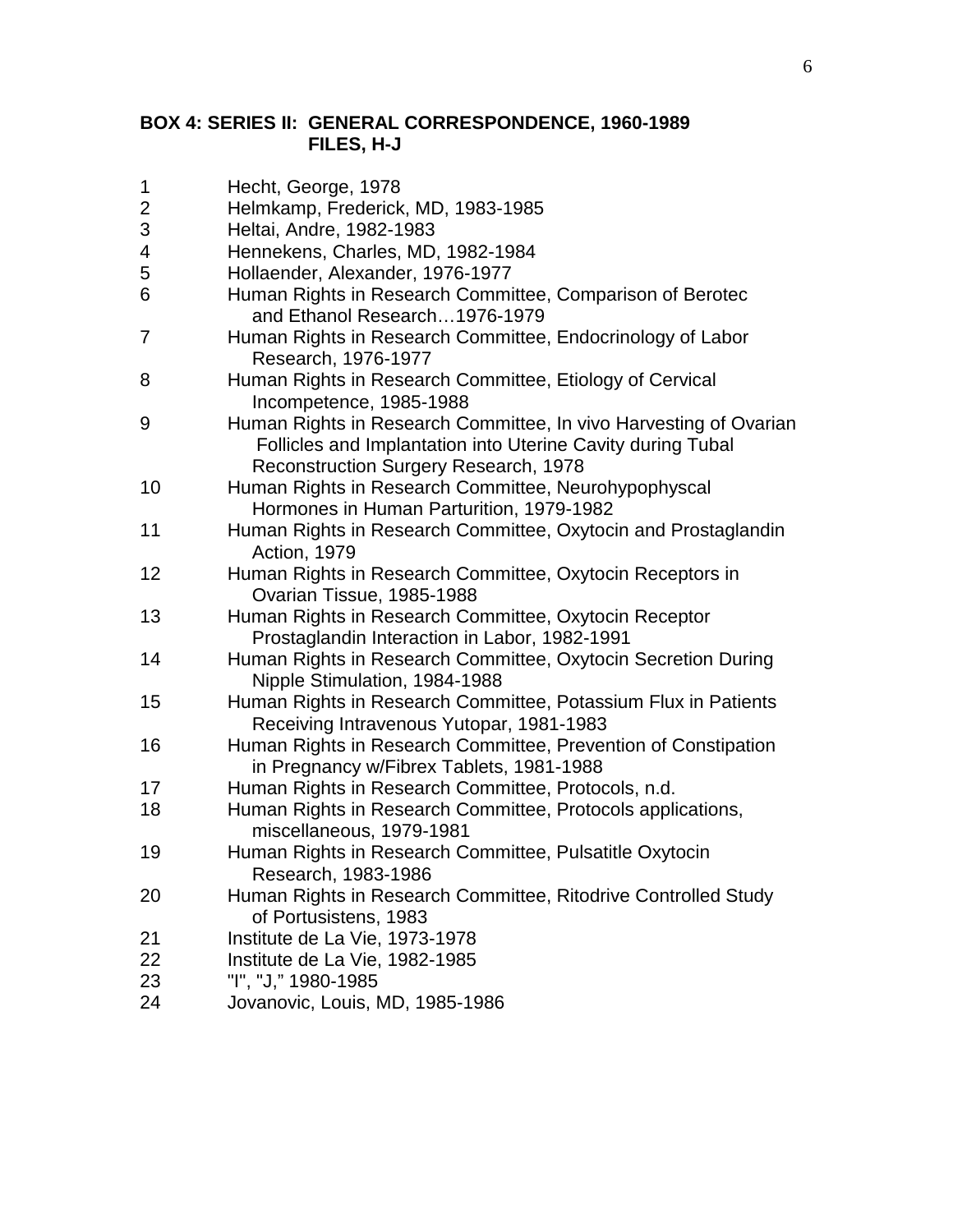### **BOX 5: SERIES I: GENERAL CORRESPONDENCE, 1960-1989 FILES, J-L**

- Journals: Elsevier North Holland, 1979-1984
- Journals: European Journal of Obstetrics, Gynecology and Reproductive Biology, 1981
- Journals: Journal of Prenatal Medicine, 1983-1985
- Journals: Journal of Psychosomatic Obstetrics and Gynecology, 1982-1985
- Journal: Thieme, 1982-1986
- Journal: Miscellaneous, 1975-1986
- "K", 1979-1985
- Kleiner, George, 1978-1986
- "L", 1979-1984
- Lauersen, Neils, 1981-1986
- Lawsuits, 1982
- Lawsuit: Guerzon vs. New York Hospital/Fuchs, 1983-1984
- Ledger, William, 1978-1979
- Ledger, William, 1980-1982
- Ledger, William, 1983-1986
- Lemsip, 1982-1984
- Lin, Tien-Shun, MD, 1985

#### **BOX 6: SERIES I: GENERAL CORRESPONDENCE, 1960-1989 FILES, M**

- "M", 1975-1986
- March of Dimes Grants, 1972-1976
- March of Dimes Grants, 1977-1979
- March of Dimes Grants, 1980
- March of Dimes Grants, 1981-1986
- Markham, Sanford, MD, 1984-1986
- Medical Aspects of Alcoholism
- Merrill Research Center, 1980-1983
- Mid-West Medical Research, 1979

### **BOX 7: SERIES I: GENERAL CORRESPONDENCE, 1960-1989 FILES, N**

- "N," 1978-1985
- National Science Foundation, Grant, 1983
- Netter, Richard, 1984-1986
- New York Hospital, 1976-1979
- New York Hospital, 1980-1986
- Lying-In Alumni Association, 1980-1987
- New York Obstetrical Society, 1965-1979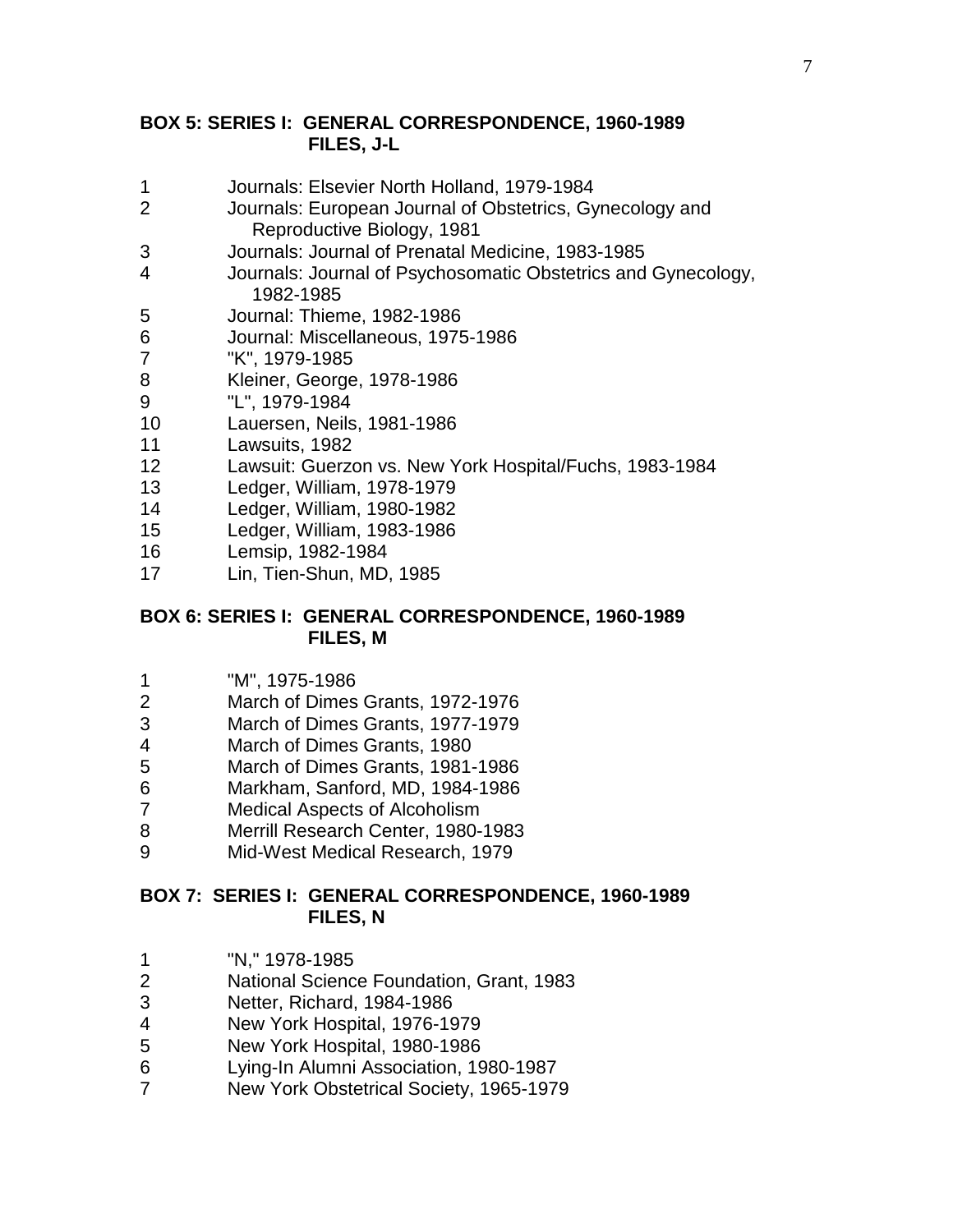- New York Obstetrical Society, 1980-1981
- New York Obstetrical Society, 1982-1988
- New Yorker, article on Medical Intelligence, n.d.

### **BOX 8: SERIES I: GENERAL CORRESPONDENCE, 1960-1969 FILES, N-P**

- NIH, Grants, 1977-1987
- NIH, Grants, 1982
- Olsen, Robert, MD, 1981
- Otho Pharmaceutical Corporation, 1985-1986
- "P," 1979-1981
- Parke Davis, Grants, 1977-1979
- Parke Davis, Grants, 1981-1988
- Patient Care Committee, 1979-1983
- PARFR, 1976
- People to People, 1982-1985
- Perinatology Center, 1974-1977
- Powell, Andrea, 1981
- "Q," 1980-1983
- "R," 1979-1986
- Racer, Cynthia, 1980
- Rao, Ch V., 1986

### **BOX 9: SERIES I: GENERAL CORRESPONDENCE, 1960-1969 FILES, Q-S**

- Reviewer: for Obstetrics and Gynecology, 1975-1979
- 2 Reviewer: for Obstetrics and Gynecology, 1980-1981
- Reviewer: for Obstetrics and Gynecology, 1982-1985
- Rockefeller proposal, (establish the Winthrop Rockefeller Program in Obstetrical Science), 1977-1978
- Rockefeller University, 1967-1982
- "S," 1979-1987
- St. Vincent's Medical Center of Richmond, 1978-1979
- Sandoz Corp, 1965-1986
- Scherling Corp, 1981-1982
- Scientific American, 1979-1980
- Komaroy-Sela, Hilla, MD, 1984-1989
- Society for Gynecologic Investigation, 1975-1982
- Society for the Study of Fertility, 1963-1974
- Soloff, Melvyn, 1978-1980
- Spellacy, W. N., 1979-1983
- Squibb Corporation, 1982-1988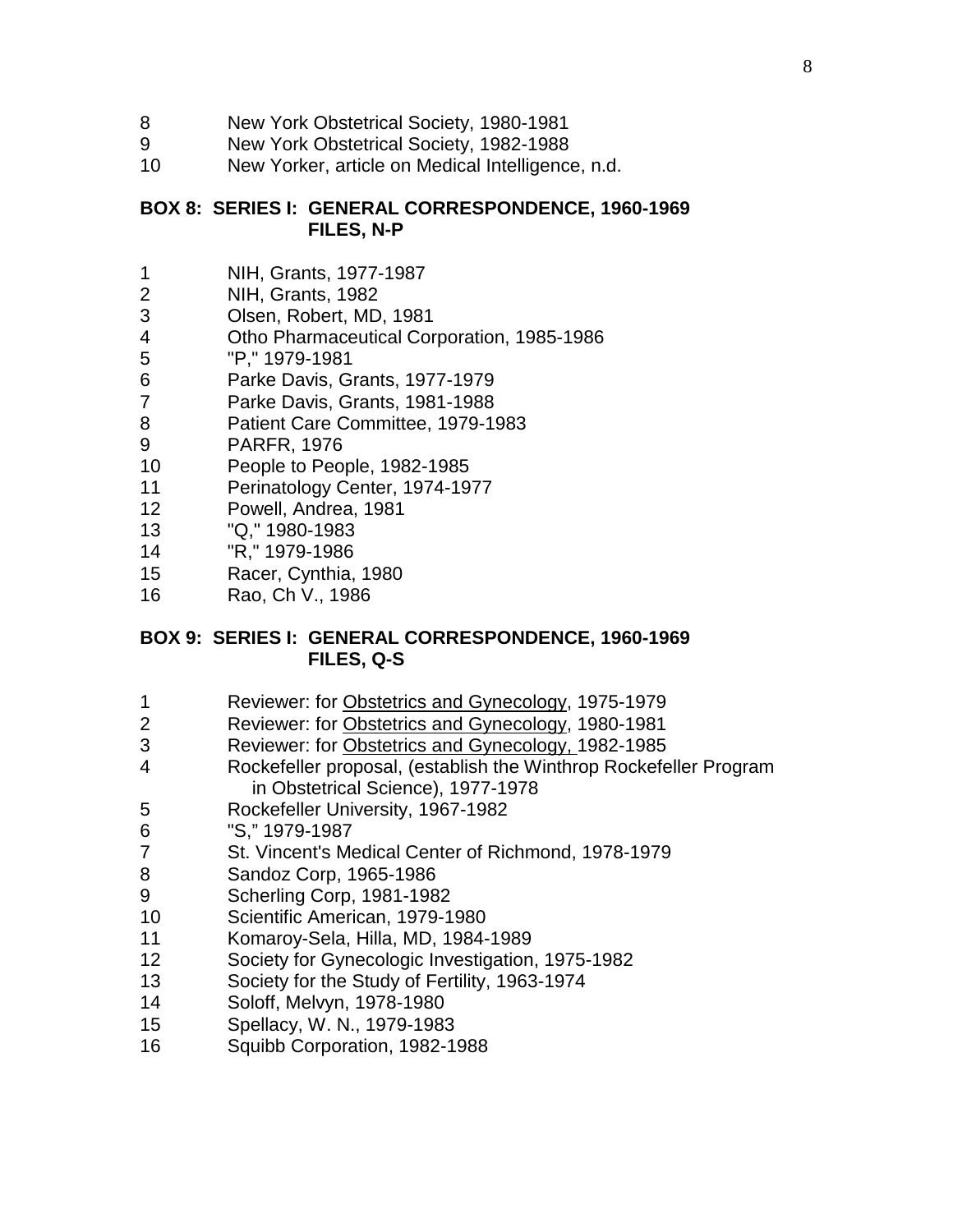### **BOX 10: SERIES I: GENERAL CORRESPONDENCE, 1960-1989 FILES, S-W**

- Syntex Lab Corporation, 1973-1979
- Syntex Lab Corporation, 1980-1982
- "T," 1979-1984
- Trasher Research Fund, 1980-1982
- "U," "V," 1980-1982
- United Nations, 1980-1982
- Upjohn Company, 1977-1982
- Uris Foundation, 1976-1981
- Vasopressin and Menstruation, 1973
- Veteran Affairs, 1979
- "W," 1978-1985
- Warren Lambert, 1975-1979
- Warren Lambert, 1981-1984

#### **BOX 19: SERIES I: GENERAL CORRESPONDENCE, 1960-1989 FILES, W-Z**

- 1-3 Warren Lambert Hearings, 1979
- "Y," "Z"

#### **BOX 11: SERIES II: FOREIGN CORRESPONDENCE, 1956-1988 FILES, A-C**

- "A," 1972-1986
- AB Vacuum Extractor, 1967-1968
- Abdalla, Mohamed, 1969
- AGA Corporation, 1967
- Aguero, Oscar, 1973-1974
- Akerlund, Mats, MD, 1986
- Althabe, Omar, MD, 1967
- Alvarez-Bravo, Alfonzo, MD, 1967
- Anderson, Anders, Nyboe, MD, 1981-1982
- Aravjo, Galba, MD, 1978-1984
- Axelsson, Ove, MD, 1984
- "B," 1966-1987
- Baird, David (Dugald), 1969-1972
- Bartosch, Bernard, 1983
- Bartsch, Fritz, 1975
- Batra, Satish, 1979
- Baver, Goran, 1970-1977
- Baumgarten, Kurt, 1982-1983
- Beck, Lutwin, 1979-1984
- Bergsjo, Per, 1984-1985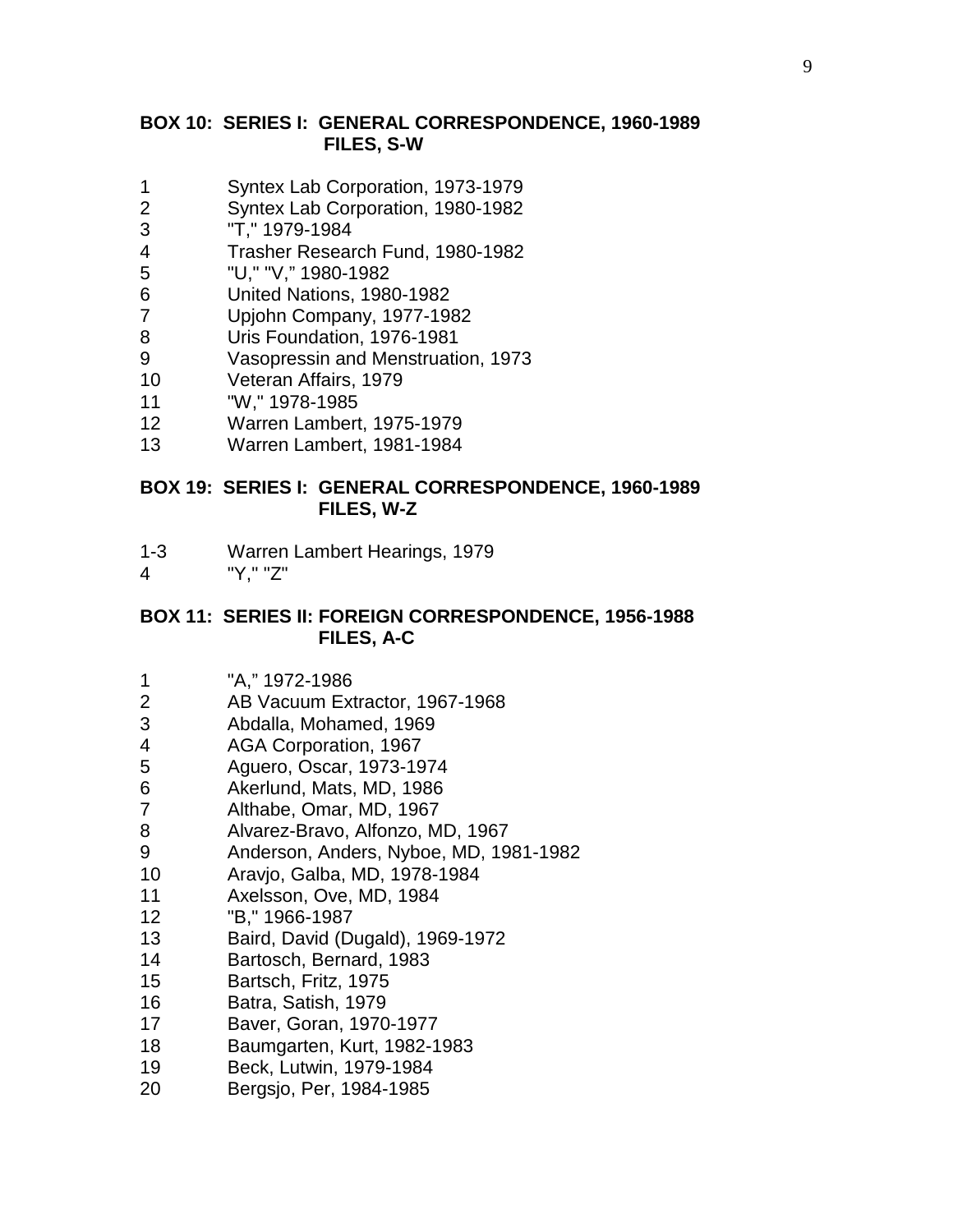- Bengtsson, Lars Philip, MD, 1966-1979
- Berthelsen, Helge, 1966-1969
- Bettendorf, Gerhard, 1971-1982
- Bickenbach, W, MD, 1965-1970
- Bliddal, Johs, 1969-1981
- Bompiani, Adriano, 1967-1983
- Borell, Ulf, 1966-1983
- Branda, Luis, 1967-1971
- Brandenhoff, Prebsen, MD, 1980-1981
- Brovelto-Cruz, J. 1975
- Bygdeman, Marc, MD, 1970-1988
- Bymose, Bjarre, 1977-1978
- "C," 1965-1987
- Calder, Andrew, 1981-1982
- Caldeyro-Barcia, Roberto, MD, 1960-1969
- Caldeyro-Barcia, Roberto, MD, 1970-1978
- Carlsberg Agency Inc., 1965-1968
- Carayannopoulos, Costantine, 1980-1981
- Carey, H. M., MD, 1965-1969
- Chapelle, Albert, 1966-1985
- Chantharaksri, Udom, 1981-1982
- Chard, Tim, 1970-1981
- Chaudhury, Ranjit Roy, 1966-1979
- Christopher, Ivan, 1969-1970
- Ciba Foundation, 1957-1975

### **BOX 12: SERIES II: FOREIGN CORRESPONDENCE, 1956-1988 FILES, C-G**

- Cnattingius, Sven, MD, 1984-1985
- Cobo, Edgard, 1969
- Coch, Juan, 1968
- Cohen, Louis, 1980-1985
- Cooke, Ian, 1975
- Correy, J. F., 1971-1972
- Cosmi, Ermelando, 1975.
- 8 Coutinho, Elismar, 1960-1983
- Crosignani, P. G., 1978-1979
- "D, " 1965-1985
- Daels, Jose, 1974
- Dawes, Geoffrey, 1972-1976
- Diczfalusy, Egon, MD, 1964-1966
- Dige, Palle, 1965-1972
- Devi, R.K., 1967-1973
- Dudenhausen, J. W., 1983
- "E," 1956-1982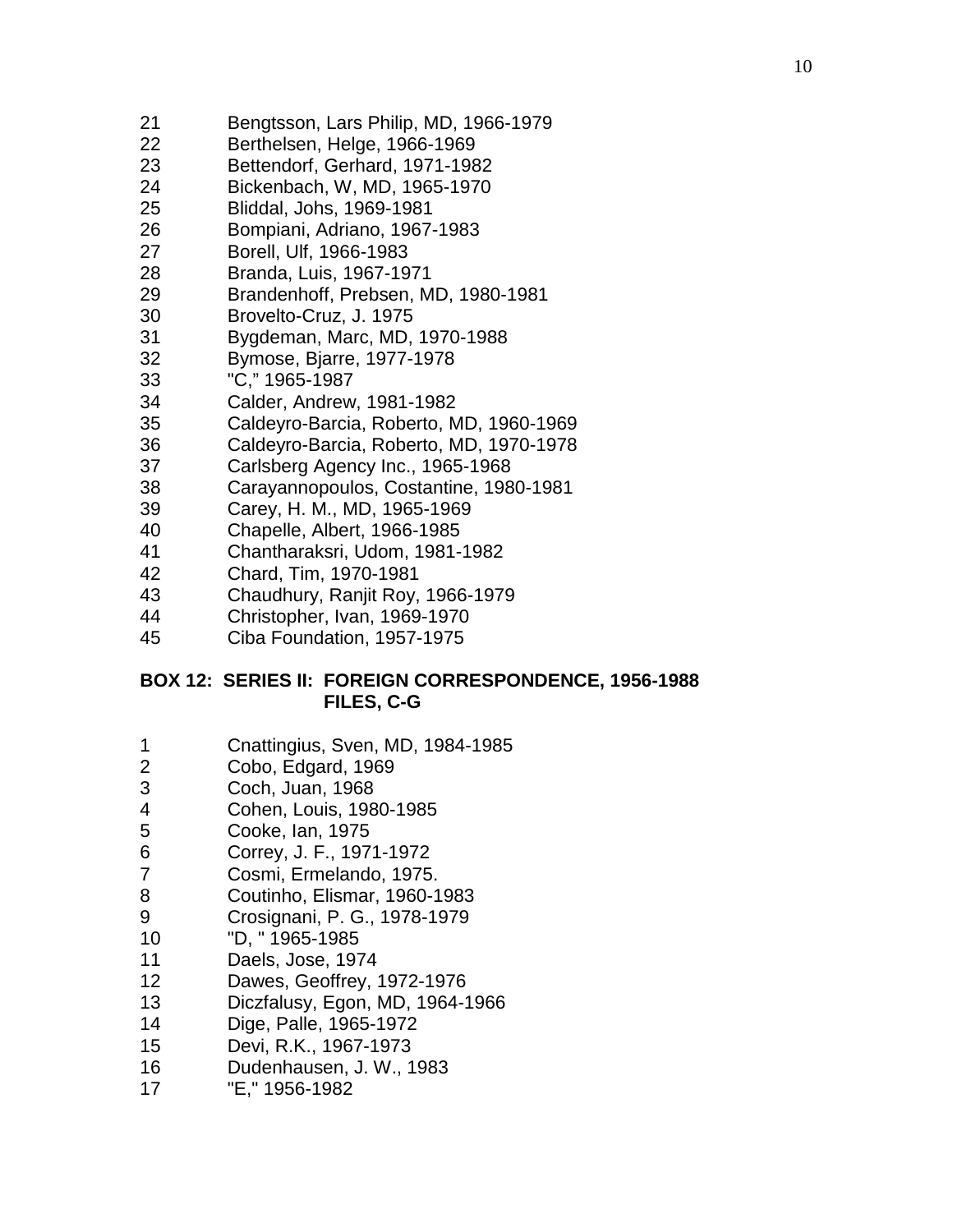- Finar-Egnell, 1965-1968
- Enell, Herbert, 1967-1972
- Einer-Jensen, Niels, 1971-1983
- Eskes, Tom, 1967-1979
- Esteban-Altirriba, J., 1970-1984
- "F," 1974-1982
- Falck Larsen, Jorgen and Mette, 1965-1985
- Fava, Aldo, 1984
- Ferring Pharmaceuticals, 1969-1971
- Ferrosan, Als, 1971-1972
- FIGO, 1969-1979
- Fliegner, John, 1978-1979
- Foersom, Vald, 1966
- Fog, Mogens, 1966-1967
- Forsling, Mary, 1974
- Fothergill Club, 1971
- France, Lars Andersen, 1986
- Frandsen, Vaasted, 1966-1979
- "G, " 1966-1988

### **BOX 13 SERIES II: FOREIGN CORRESPONDENCE, 1956-1988 FILES, G-K**

- Gamissans, Olive, MD, 1979-1983
- Gautray, J. P., 1970-1977
- Goeschen, K and Fuchs, A. R. Papers, 1982
- Goldstein, Dov, MD, 1980
- Gomez-Rogers, Carlos, 1966-1974
- Gregersen, Erik, 1975-1980
- "H," 1965-1985
- Halbrecht, Isaac, 1967-1977
- Hall, Judith, 1976-1980
- Harris, James, 1964-1967
- Hawkins, Denis, 1988
- Hecht-Lucari, Giorgio, MD, 1970-1971
- Heidenreich, Johannes, MD, 1980
- Heller, H., 1965-1972
- Helvang, Ane Lise, 1970-1972
- Heramb, Susanne, 1973-1977
- Hertoff, Peter, 1971
- Hesseldahl, Hans, 1969
- Huch, Albert, 1984-1987
- Husslein, H. 1973-1975
- "I," 1965-1985
- Imaz, Francisco, 1966-1967
- IMCC, 1965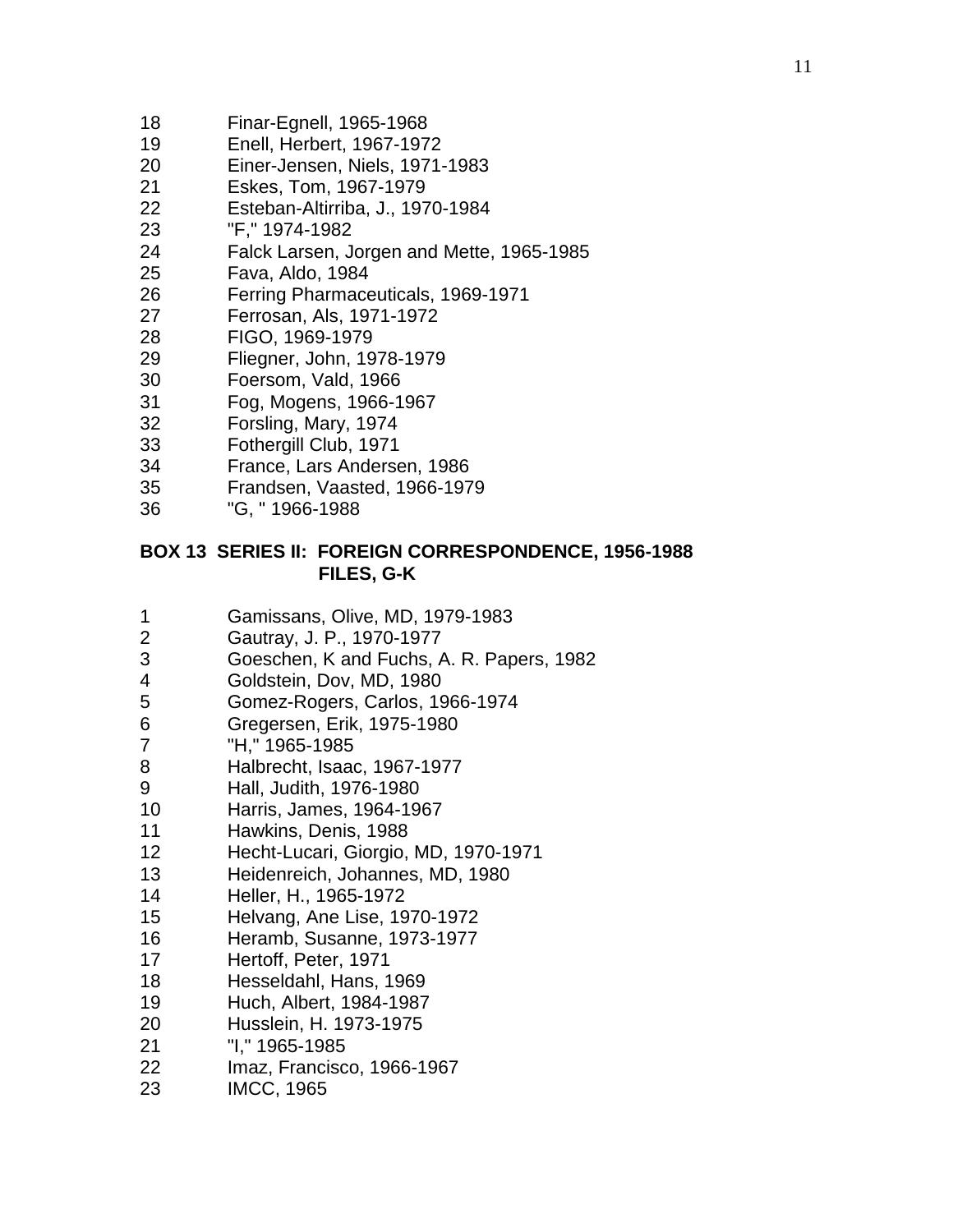- Ingelman-Sundberg, 1968-1976
- Ingemarsson, Ingemar, 1976, 1985
- Ingerslev, Mogens, 1966-1977
- Iran (National Association of Iranian Gynecologists and Obstetricians, 1966-1967
- Israel Medical Association, 1954-1956
- Itoth, Hiryoyukuki, MD, 1980-1982
- "J," 1967-1985
- Jackson, Lennart, 1968-1970
- Joel-Cohen, S. J., 1977-1978
- Joelsson, Ingemar, 1977-1984
- Johansson, Elof, 1973-1977
- Jorgensen, Finn Stener, 1980-1984
- Jung, Hugo, 1969-1985
- "K," 1965-1984
- Kanhowa, Juryabala, 1965-1966
- Kaser, Otto, 1954-1981
- Kaufman, Olly, 1968-1971

### **BOX 14: SERIES II: FOREIGN CORRESPONDENCE, 1956-1988 FILES, K-M**

- Klopper, Arnold, 1963-1969
- Klopper, Arnold, 1970-1979
- Klopper, Arnold, 1980-1987
- Kolstad, Per, 1969-1975
- Krarup, N. B., 1965-1966
- Krishna, Uska, 1979
- Kristoffersen, Karl, 1966
- Kollander, Stig, 1970-1975
- Kurz, Laura, 1967-1970
- "L," 1956-1984
- Larsson, Cohen, Ulf, 1973-1982
- Lauritzen, Dr. Christian, 1983-1984
- Lewis, Tom, 1977-1986
- Lidegaarde, Ved Osuind, 1988
- Liggins, G. C., 1970-1982
- Lima, Octavio, 1966-1972
- Lopez, Leopoldo, 1966
- Lund-Rasmussen, H., 1958-1969
- Luukainen, Tapani, 1967-1975
- "M," 1966-1986
- MacGillivray, Ian, 1973
- Machado, Domingos, 1966-1974
- MacNaughton, M. Cullen, 1966-1986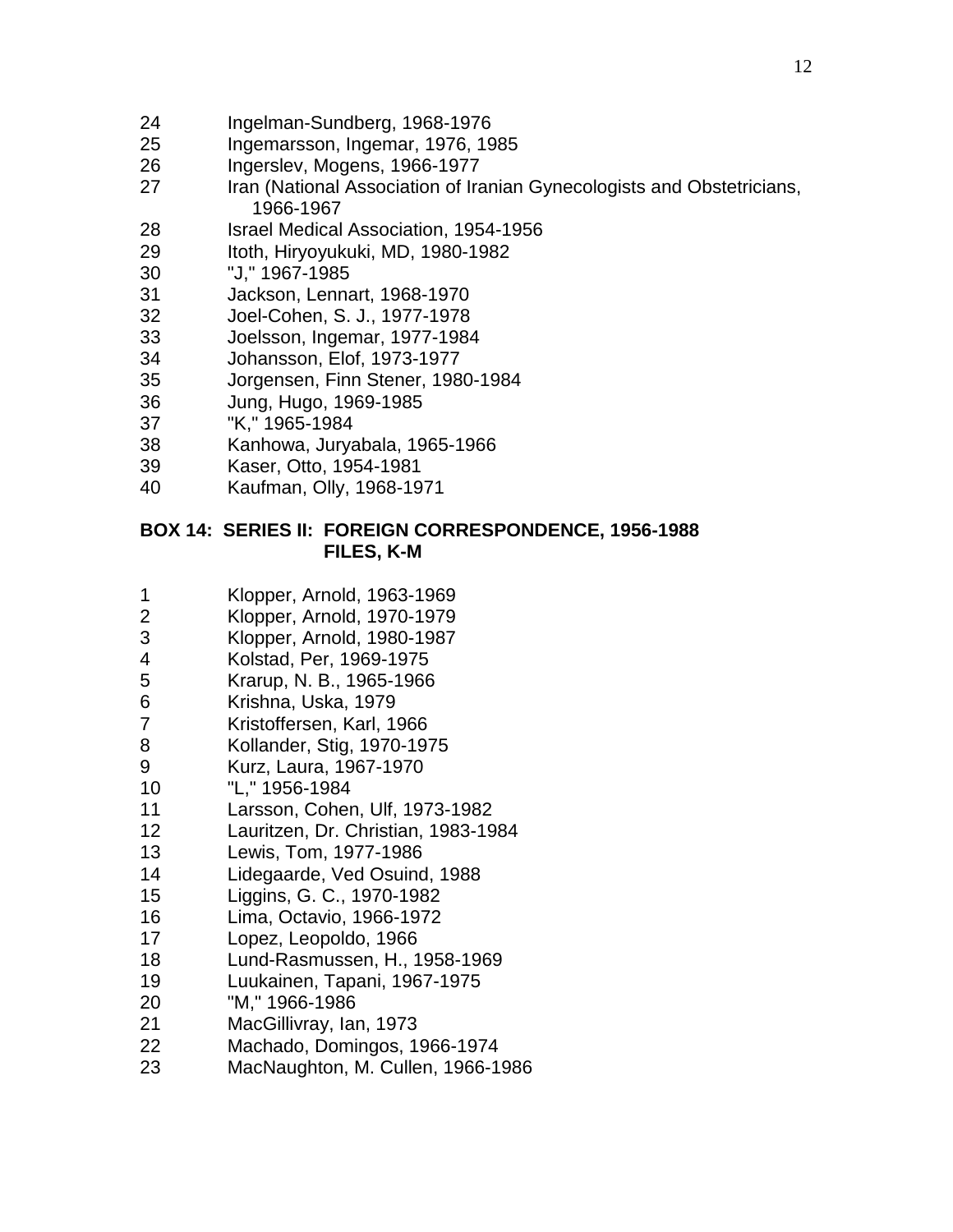### **BOX 15: SERIES II: FOREIGN CORRESPONDENCE, 1956-1988 FILES, M-R**

- Magnusson, Sigurour, 1979-1984
- Mednick, Sarnoff, MD, 1970-1979
- Mednick, Sarnoff, MD, 1980-1983
- Mizuno, Mashiko, 1982
- Mogensen, Bert, 1969-1970
- Moller, Knud, 1969-1985
- Moller, Lisbeth, 1985
- Moller, N. Olaf, 1969-1970
- Moore, Keith, 1965-1966
- Mosler, K. H., 1970-1974
- Munkgaard, 1980-1983
- Mutke, H. G., 1982-1987
- "N," 1967-1987
- Nakamura, Milton, 1976-1985
- Nathanielsz, P. W., 1977
- Neme, Bussamara, 1967
- Nielsen, N. C., MD, 1971-1976
- Nordisk, Forening, 1970-1984
- Nowicki, Grzegorz, 1981-1982
- "O," 1964-1980
- Osler, Mogens, 1967-1969
- Oltesen, Bert, 1981-1982
- "P," 1966-1977
- Parvez, H. and Simone, 1979-1980
- Pedersen, Henning, 1971-1978
- Pedersen, Jorgen, 1967-1978
- Philip, John, 1968-1980
- Philips-Duphar, 1966-1978
- Pinto, Roberto, 1966
- Poblete, Vicente, Jr., MD, 1969-1983
- Pordes, Frederick, 1967-1986
- Prader, A., MD, 1969-1972
- "R," 1961-1984

### **BOX 16: SERIES II: FOREIGN CORRESPONDENCE, 1956-1988 FILES, R-U**

- Raghaven, K. S., 1980-1984
- Ratnam, S. S., 1973-1979
- Rauramo, Lauri, 1967-1980
- Reimert, Ellen, 1965-1988
- Riis, Povl, 1965-1985
- Roe, Margaret, 1981-1984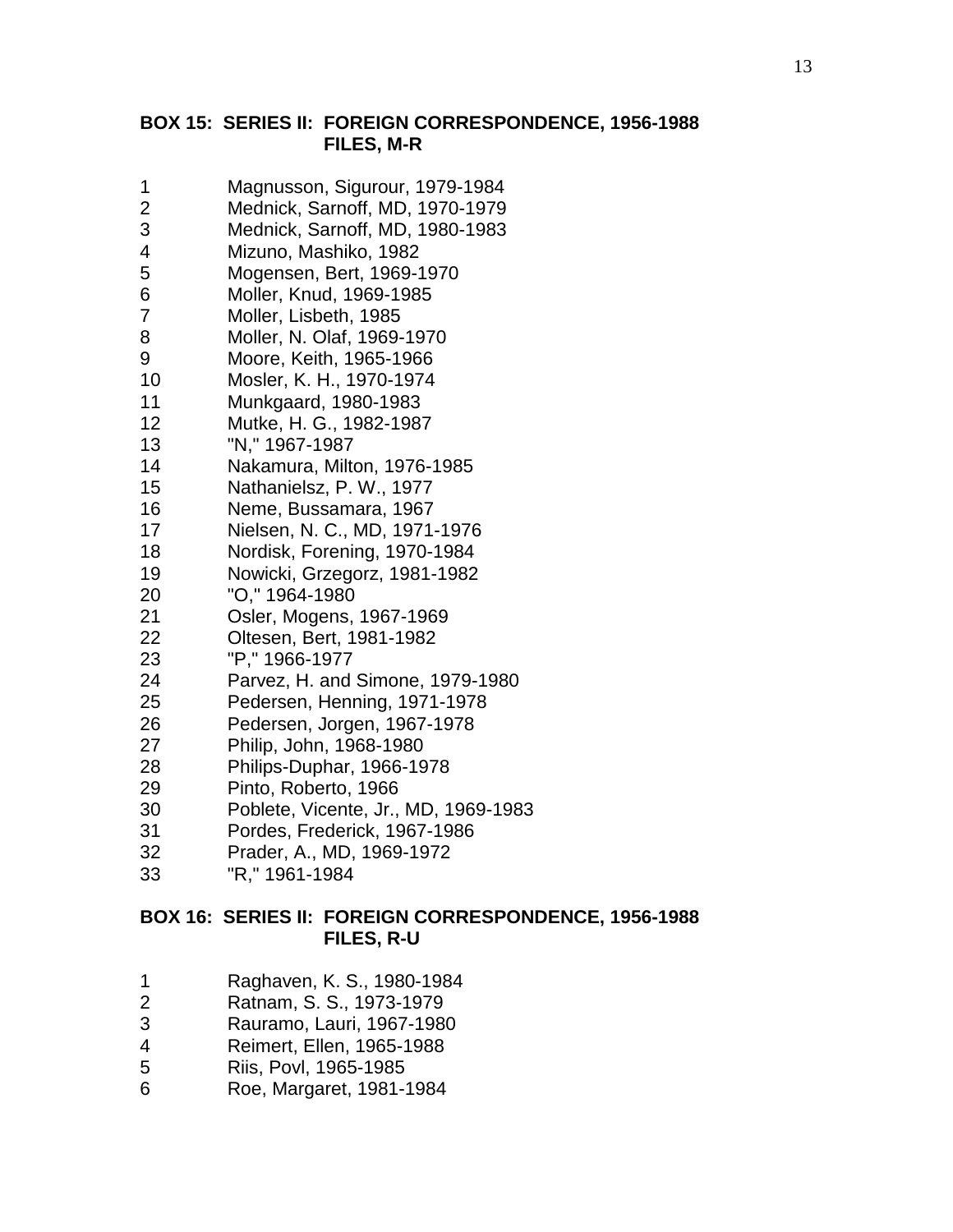| 8  | Rosen, Erik, 1965-1967                                      |
|----|-------------------------------------------------------------|
| 9  | Royal College of Obstetricians and Gynecologists, 1977-1986 |
| 10 | "S," 1956-1985                                              |
| 11 | Sahlgrenska, 1983-1984                                      |
| 12 | Salvatore, Carlos, 1970                                     |
| 13 | Sakamoto, Shoichi, 1978-1982                                |
| 14 | Saling, E., 1966-1983                                       |
| 15 | Salles, Alvaro, 1966-1977                                   |
| 16 | Saunders, Douglas, 1980-1984                                |
| 17 | Saxen, Lauri, 1975-1976                                     |
| 18 | Schwarcz, Richardo, 1970-1982                               |
| 19 | Semm, Kurt, 1980-1986                                       |
| 20 | Serr, David, 1956-1980                                      |
| 21 | Shearman, Rodney, 1970-1978                                 |
| 22 | Short, Roger, 1967-1978                                     |
| 23 | Skakkebacki, Niels, 1965-1968                               |
| 24 | Stakemann, Georg, 1966-1984                                 |
| 25 | Stichbury, Peter, 1971-1985                                 |
| 26 | Swyer, Gerald, 1966-1967                                    |
| 27 | "T," 1973-1978                                              |
| 28 | Talwar, G. P., 1973                                         |
| 29 | Taylor, Howard, 1952-1957                                   |
| 30 | Tindell, V. R., 1967                                        |
| 31 | Torsvik, Harold, 1972                                       |
| 32 | Townsend, Lance, 1971                                       |
| 33 | Trolle, Dyre, 1976-1982                                     |
| 34 | Turnbull, A. C., 1975-1982                                  |
| 35 | "I I " 1083-108 <i>4</i>                                    |

"U," 1983-1984

Rooth, Gosta, 1978

Ugeskrift for Laeger, 1978-1985

## **BOX 17: SERIES II: FOREIGN CORRESPONDENCE, 1956-1988 FILES, U-Z**

- 1 Urban & Schwarzenberg, 1975<br>2 Kobenhavens Universitete, 196
- 2 Kobenhavens Universitete, 1965<br>3 TV," 1970-1982
- "V," 1970-1982
- Valesquez, Rosemary, 1980
- Vara, Paavo, 1965-1966
- Vokger, R., 1970-1981
- "W," 1965-1985
- Wagner, Gorm, 1966-1984
- Widholm, Olle, 1968-1981
- Wood, Carl, 1969-1983
- "Y," "Z," 1965-1988
- Yanaihara, Takumi, 1982-1984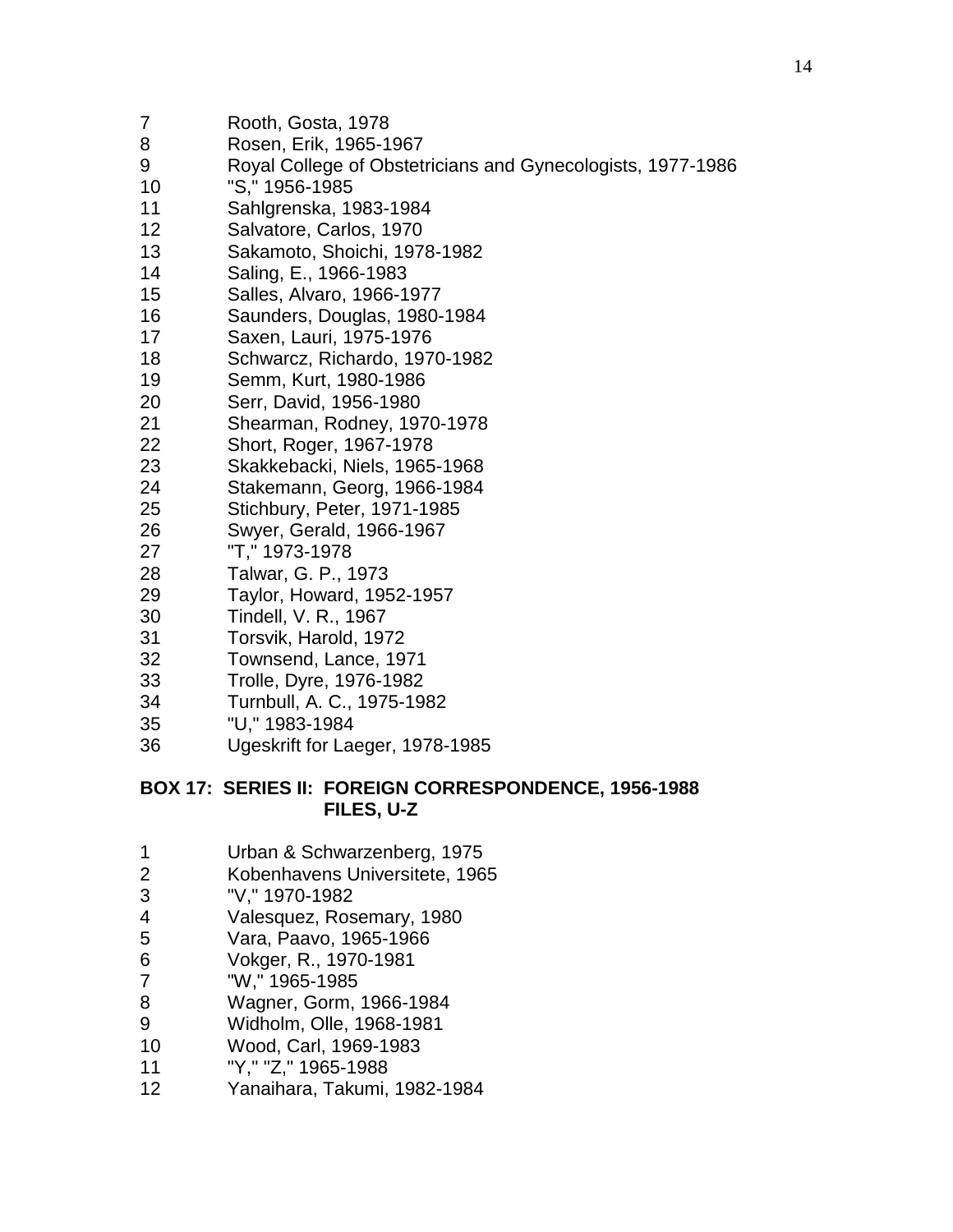- Ylikorkela, Olavi, MD, 1979-1985
- Zakut, H., 1975
- Zander, Joe, 1964-1980
- Zervoudakis, Ivannis, 1980-1986
- Zichella, Lucio, 1979-1985
- Zuckerman, H. 1977-1978

## **BOX 17: SERIES III: REPRINTS AND PUBLICATIONS, 1960-1983**

Fuchs, Fritz, Editor. **Advance Abstracts of Short Communications.** Copenhagen, Denmark: Periodica, 1960.

## **BOX 20: SERIES III: REPRINTS AND PUBLICATIONS, 1960-1983**

- Correspondence regarding articles, 1964-1976
- Fuchs, Fritz, MD, **Amniotic Fluid,** New York: Harper and Row, 1966.
- 3 Effect of Alcohol on Threatened Premature Labor, 1967.<br>4 Cornell University Medical College. The Quality of Life.
- Cornell University Medical College, **The Quality of Life**, Cornell University, 1968.
- Articles that referenced Fuch's work, 1969-1976
- Opening Exercises, Address, September 8, 1969
- Reprints, 1971-1983
- Figo Conference, Tokyo, October 1979
- Effect of Alcohol on the Fetus and Unborn, n.d.
- Ethanol Chapter in Seminars of Perinatology, references, n.d.
- Ethanol Prevention for Preterm Birth, n.d.

## **BOX 21: SERIES III: REPRINTS AND PUBLICATIONS, 1960-1983**

- Prevention of Preterm Birth, n.d.
- 2-4 Premature Birth, n.d
- Premature Birth Prevention, n.d.
- Treatment of Premature Labor with Alcohol or Ethanol, n.d.

### **\*BOX 18: PHOTOGRAPHS**

- Caldeyro-Barcia, Roberto
- Ishikawa, Mutsuo and Fritz Fuchs, ca. 1982
- Projecto De Assistencia Materro-Infantil in Brazil, 1978

### **These items are now in the stored with the other personal paper photographs. See Photo Catalog.**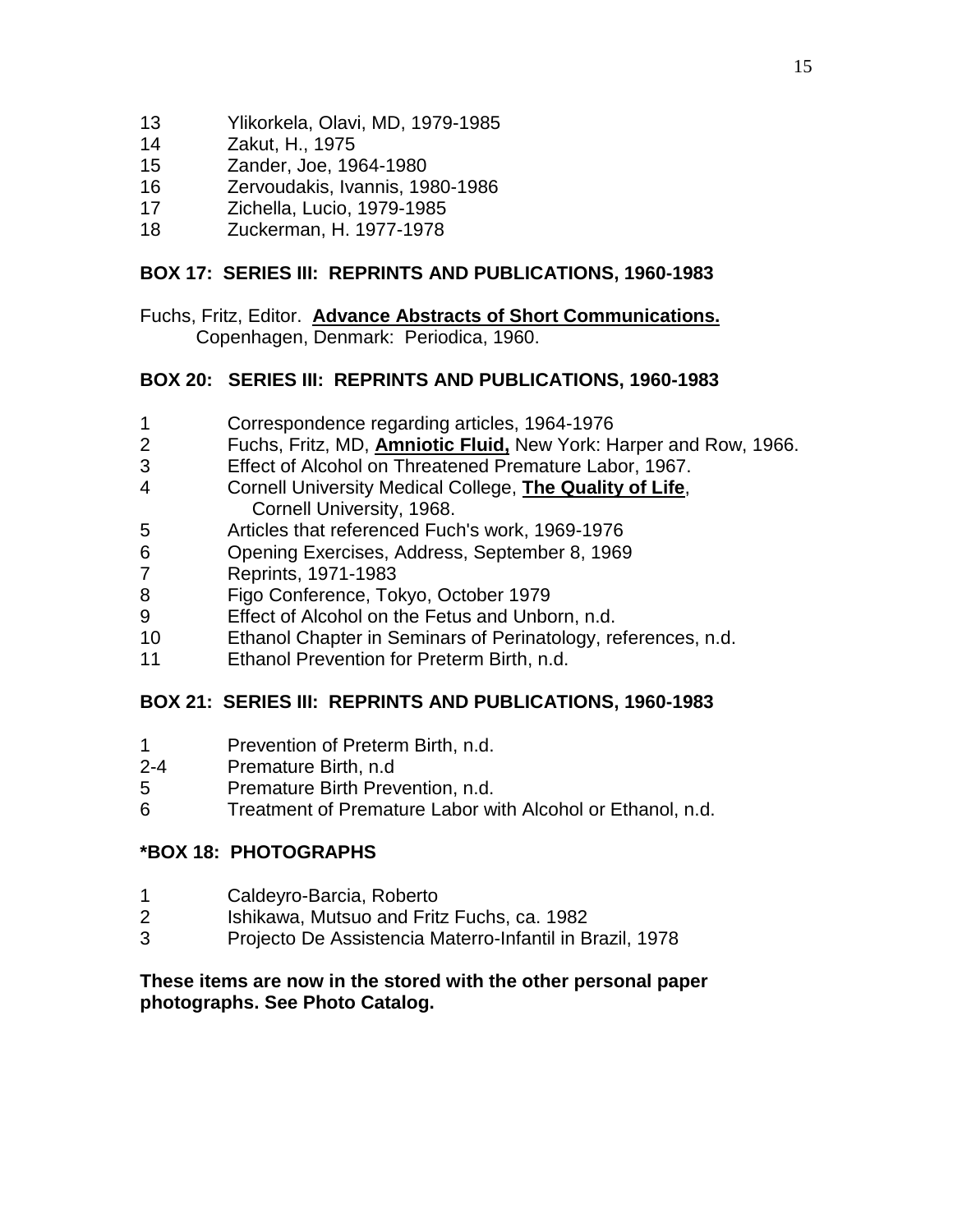**MEDICAL CENTER ARCHIVES OF NEWYORK-PRESBYTERIAN/WEILL CORNELL**

> **1300 York Avenue #34 New York, NY 10065**

**Finding Aid to the**

# **THE FRITZ FUCHS, MD (1918-1995) PAPERS (ADENDUM)**

**Dates ofPapers: 1945-1993**

**65.5 Linear Inches (12 Boxes)**

**Finding Aid Prepared By: Elizabeth Shepard Associate Archivist August 2016**

**© 2016 Medical Center Archives of NewYork-Presbyterian/Weill Cornell**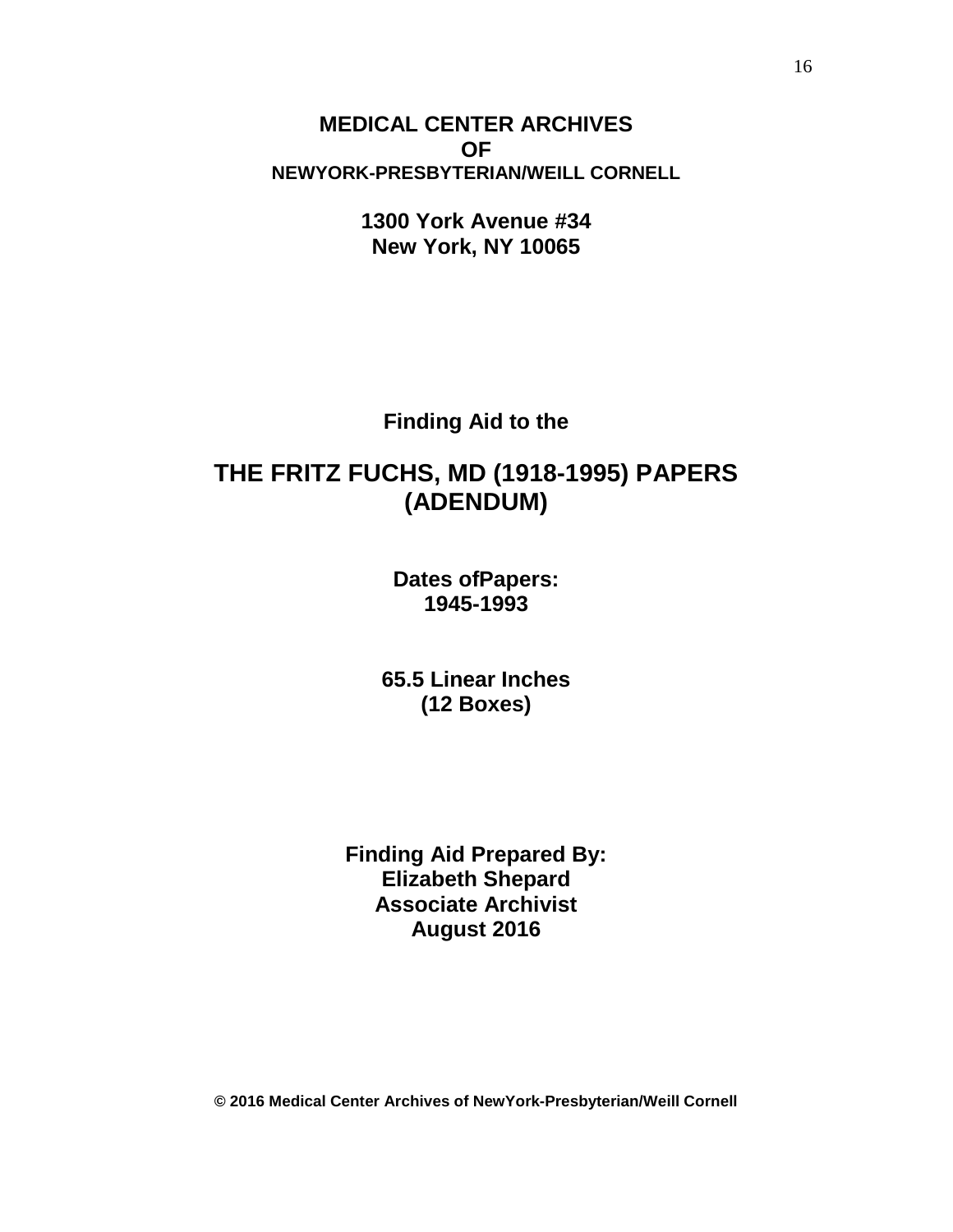## **PROVENANCE:**

The Fuchs family donated these records in 06/11 and 8/3/2015 along with papers of his wife Anna Riis Fuchs. There was another collection donated by Dr. Fuchs so this collection is being processed as an addendum to that collection.

# **ADMINISTRATIVE/BIOGRAPHICAL NOTE:**

See other finding aid.

# <span id="page-16-0"></span>**SCOPE AND CONTENT NOTE:**

This collection along with the original collection from Dr. Fuchs provides an excellent overview of Dr. Fuchs professional life at the medical center. There is not much documentation of his personal life. This collection has been divided into the following series: General Correspondence (1963-1993), Foreign Correspondence (1953-1992), Foreign Personnel Files (1969-1992), Professional Activities (1957-1986), Legal Cases (1980-1989), Speeches, Manuscripts and Reprints (1950-1989), and Miscellaneous (1945-1991).

# **CONDITIONS GOVERNING ACCESS:**

The legal files are protected by HIPAA since they deal with his testimony as an expert witness for various patients.

# **LANGUAGE OF MATERIAL:**

English.

# **PROCESSING NOTE:**

This collection was processed as an addendum to the original collection donated by Dr. Fuchs. It was decided to catalog it as an addendum rather than incorporating the materials into the existing finding aid.

# **PREFERRED CITATION:**

Item Name or Identification; Box #, Folder #; Fritz Fuchs, MD (1918-1995) Papers (Addendum), 1945-1993 (Medical Center Archives of NewYork-Presbyterian/Weill Cornell, New York, NY).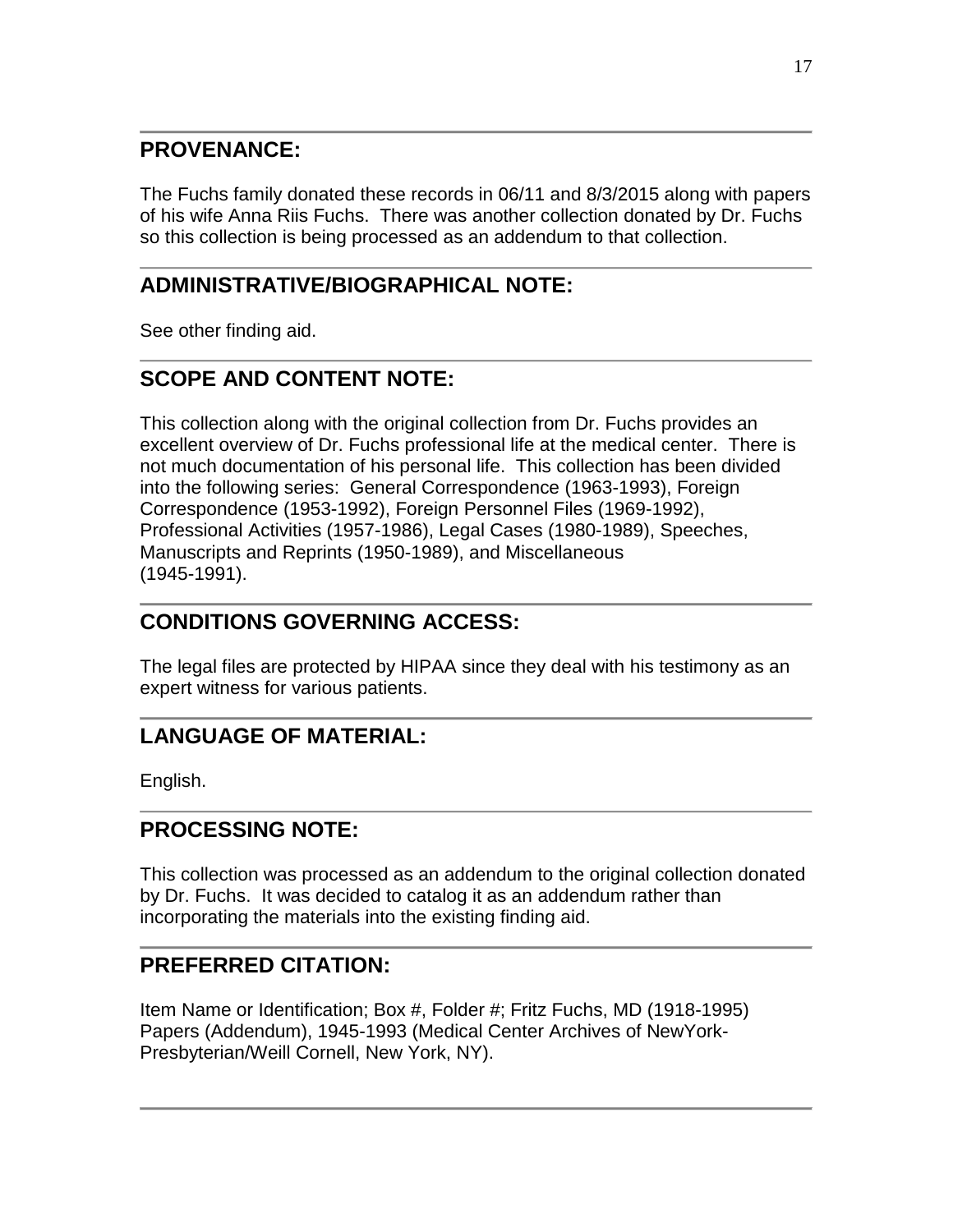# **RELATED MATERIAL:**

Fritz Fuchs, MD (1918-1995) Papers, 1956-1989 Anna Riis, MD (1926-2015) Papers, 1960-2007

## <span id="page-17-0"></span>**BOX AND FOLDER LIST:**

### **Series I: General Correspondence, 1963-1993**

Miscellaneous general correspondence includes the Marcus Brothers and the review of the OB/GYN department.

### **Box 1: Series I, General Correspondence, 1963-1993**

| <b>Folder:</b> | <b>Description:</b>                           |
|----------------|-----------------------------------------------|
|                | Ayerst Lab, 1987                              |
|                | Cornell University Medical College, 1963-1964 |
| 3              | Fabrizio, Tuula, 1986                         |
| 4              | Fortunato, John, 1987-1988                    |
| -5             | Marcus Brothers, 1977                         |
| 6              | <b>Physicians Health Study (HIPAA)</b>        |
|                | Review of the Department of OB/GYN, 1981-1987 |
| 8              | Various Correspondence, 1987-1993             |
| 9              | Schulman, Joseph 1979                         |
|                | Weir, James, 1985-1987                        |

### **Series II: Foreign Correspondence, 1953-1992**

This series arranged alphabetically contains correspondence with foreign colleagues or businesses including Danish Council, Sandoz Ltd., and Lasse Hessel

### **Box 1: Series II, Foreign Correspondence, 1953-1992**

- 11 Bartholin Institute, 1992
- 12 Danish Council, 1965-1977
- 13 Danish Council, Patients, HIPAA
- 14 Hessel, Lasse, 1978-1987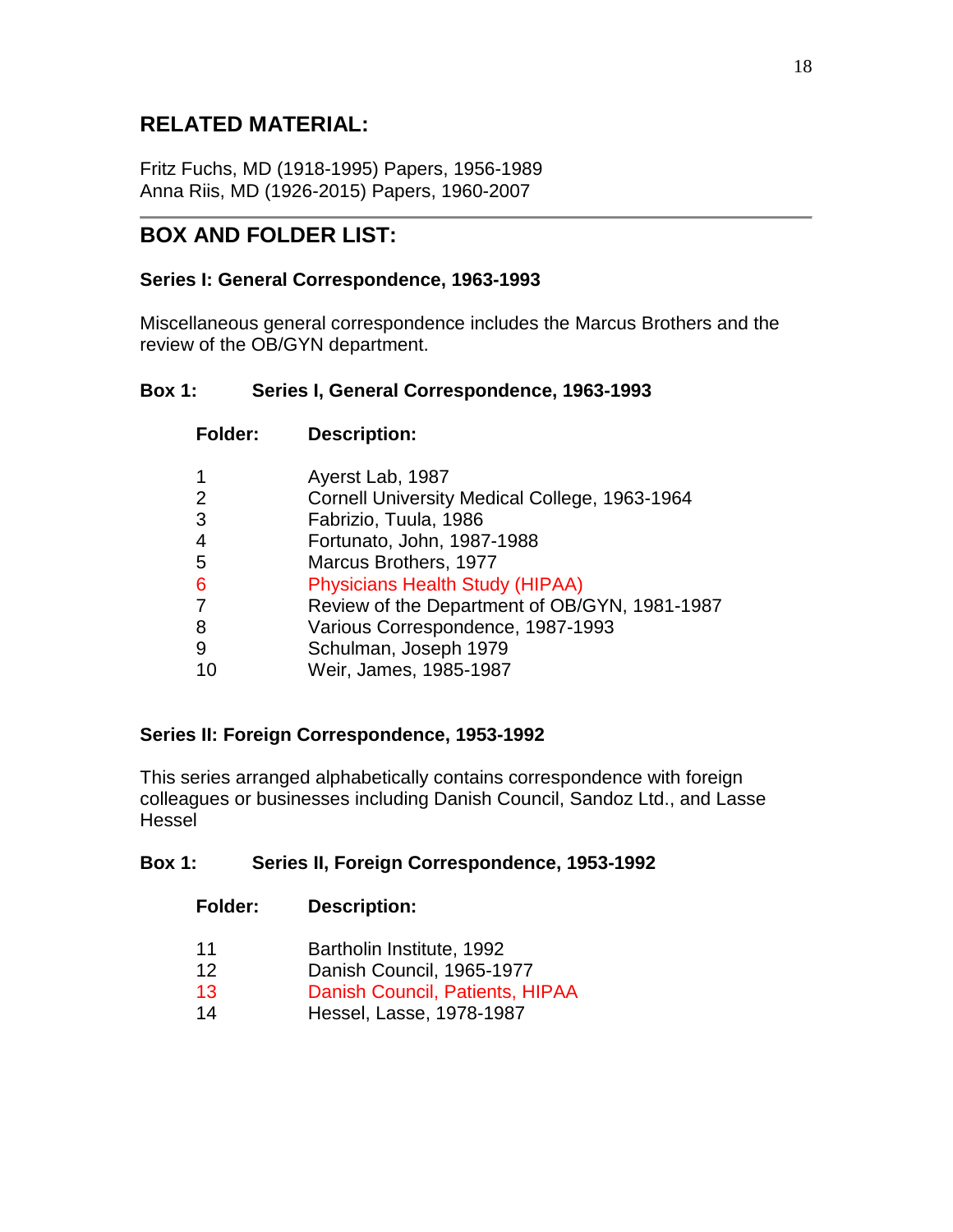## **Box 2: Series II, Foreign Correspondence, 1953-1992**

| <b>Folder:</b> | <b>Description:</b>                |
|----------------|------------------------------------|
|                | Ishikawa, Mutsuo, 1979-1987        |
| 2              | Ling-Hua, Chang, 1983              |
| 3              | Miscellaneous Correspondence, 1988 |
| 4              | Sandoz Ltd, 1953-1986              |
| 5              | University of Zurich, 1986         |
|                | Zhang, Ling-Hao, MD, 1984-1985     |

## **Series III: Foreign Personnel, 1969-1992**

This series arranged alphabetically consists of files on foreign residents, fellows, or colleagues at the medical center that worked with the Fuchs on their research projects.

### **Box 2: Series III, Foreign Personnel, 1969-1992**

| <b>Folder:</b> | <b>Description:</b> |
|----------------|---------------------|
|----------------|---------------------|

|   | Husslein, Peter, Visiting Scholar, 1981-1986         |
|---|------------------------------------------------------|
| 8 | Neri, Alexander, Fellow, 1985                        |
| 9 | Poblete, Vicente and Evangelina, Resident, 1969-1992 |

## **Box 3: Series III, Foreign Personnel, 1969-1992**

| <b>Folder:</b> | <b>Description:</b>                                                                                                              |
|----------------|----------------------------------------------------------------------------------------------------------------------------------|
| -3             | Rasmussen, Anne, Fellow, 1978-1990<br>Rehnstrom, Jaana, Fellow, 1982-1983<br>Vutavanich, Teraport, Research Associate, 1982-1984 |

## **Series IV: Professional Activities, 1957-1986**

This series, arranged alphabetically, pertains to Dr. Fuchs activities in various professional organizations.

### **Box 3: Series III, Professional Activities, 1957-1986**

| Folder: | <b>Description:</b>                              |
|---------|--------------------------------------------------|
| 4       | Albert Lasker Foundation, Nomination, 1981       |
| 5.      | American Association for World Health, 1980-1981 |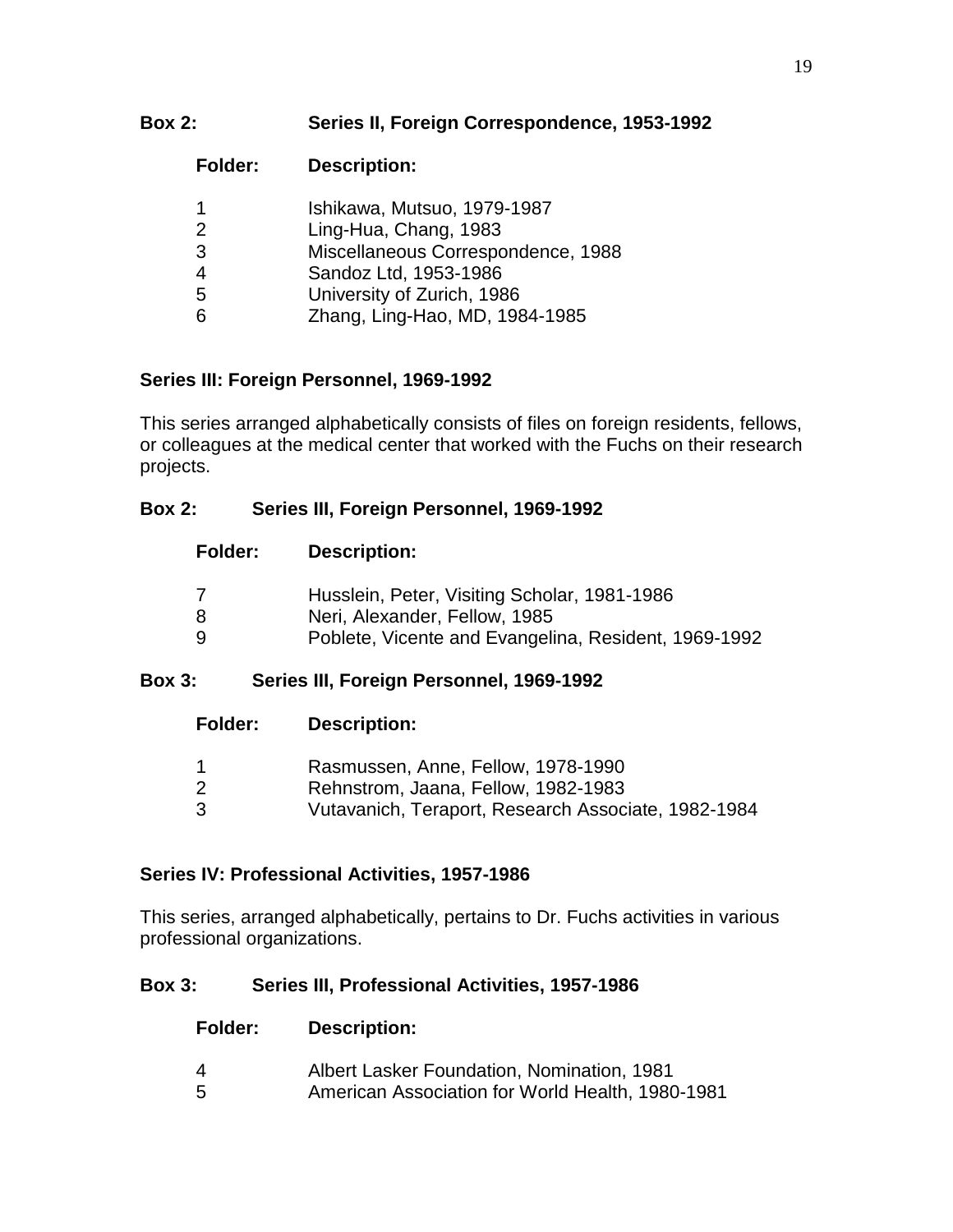| -6 | American Gynecological and Obstetrical Society, 1986 |
|----|------------------------------------------------------|
| -7 | American Obstetrical Society, 1972-1986              |
| -8 | Amico, Janet, 1984                                   |
| -9 | Iran Visit, 1972-1976                                |
| 10 | Miscellaneous Professional Activities, 1957-1963     |

# **Box 4: Series IV, Professional Activities, 1957-1986**

| <b>Folder:</b> | <b>Description:</b>                                                                       |
|----------------|-------------------------------------------------------------------------------------------|
| $\mathbf 1$    | New York Academy of Sciences, 1983                                                        |
| 2              | Serano Symposia International, 1983                                                       |
| 3              | 10 <sup>th</sup> World Congress of Gynecology and Obstetrics, San<br>Francisco, 1981-1982 |
| $\overline{4}$ | 11 <sup>th</sup> World Congress of Gynecology and Obstetrics, Berlin,<br>1985             |
| 5              | World Health Organization, 1969-1973                                                      |

## **Series V: Legal Cases, 1980-1989**

This series arranged alphabetically consists of legal cases where Dr. Fuchs provided expert witness testimony. This series is restricted.

## **Box 4: Series V, Legal Cases, 1980-1989**

| <b>Folder:</b> | <b>Description:</b>                                                         |
|----------------|-----------------------------------------------------------------------------|
| 6              | Legal Cases, List, undated<br>Lawsuits, Expert Witness, Folder 1, 1980-1989 |

## **Box 5: Series V, Legal Cases, 1980-1989**

1-2 Lawsuits, Expert Witness, Folder 2-3, 1980-1989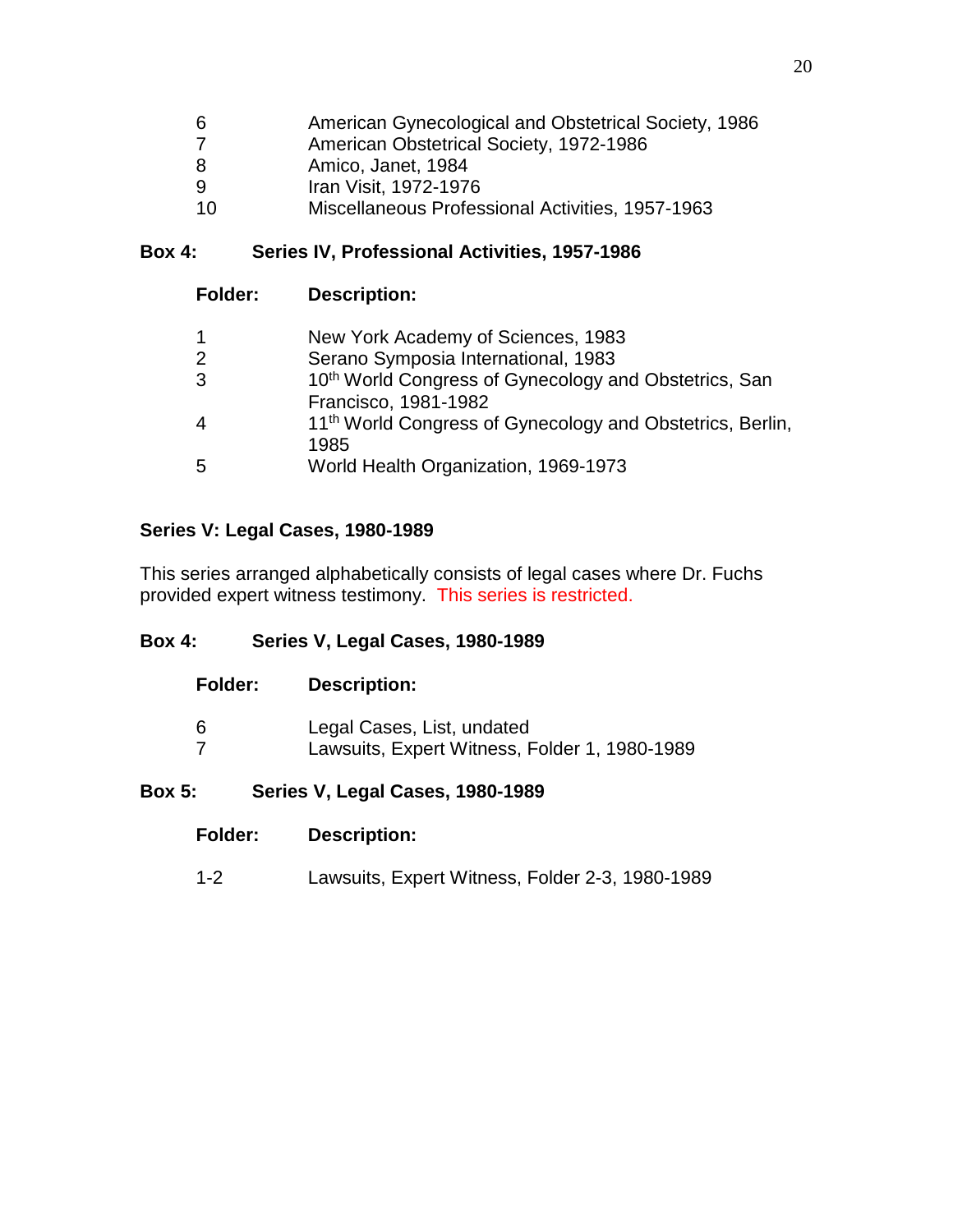## **Series VI: Speeches, Manuscripts, and Reprints, 1950-1989**

This series arranged alphabetical contains drafts of manuscripts and speeches, and copies of reprints of Dr. Fuchs research.

## **Box 5: Series VI, Speeches, Manuscripts, and Reprints, 1950-1989**

| <b>Folder:</b> | <b>Description:</b>                                                            |
|----------------|--------------------------------------------------------------------------------|
| -3             | "Amniocentesis in the Management of High Risk<br>Pregnancies," Symposium, 1975 |
|                | "Childhood Prevention of Special Adult Health Problems,"<br>1978               |
| -5             | DES, New England Journal of Medicine, 1988                                     |

## **Box 6: Series VI, Speeches, Manuscripts, and Reprints, 1950-1989**

| <b>Folder:</b> | <b>Description:</b>                                                       |
|----------------|---------------------------------------------------------------------------|
| $1 - 2$        | "Directions in Obstetric Perinatology, A Tribute to Fritz<br>Fuchs," 1988 |
| 3              | Dysmenorrhea and Dyspareunia, 1973-1977                                   |
| 4              | "Endocrinology of Pregnancy," Symposium, 1974                             |
| .5             | Female Condom Lawsuit, 1987-1989                                          |
|                |                                                                           |

| <b>Box 7:</b> |  | Series VI, Speeches, Manuscripts, and Reprints, 1950-1989 |  |
|---------------|--|-----------------------------------------------------------|--|
|---------------|--|-----------------------------------------------------------|--|

| Folder: | <b>Description:</b>                                       |
|---------|-----------------------------------------------------------|
|         | Filosofi on Fodselsmekanismen, undated                    |
|         | Gonadotropins, International Symposium on, 1971           |
| $3-5$   | Illustrations for Articles, undated                       |
| 6       | "Inhibitory Effect of Ethanol on Oxytocin Induced Uterine |
|         | Activities in Pregnant Women," undated                    |
|         | "Mechanism of Labor," and "Mechanism and Prevention of    |
|         | Preterm Birth," undated                                   |
|         |                                                           |

## **Box 8: Series IV, Speeches, Manuscripts, and Reprints, 1950-1989**

| $1 - 3$ | Minus Cal Study, 1985-1986 (HIPAA)                       |
|---------|----------------------------------------------------------|
| 4       | Miscellaneous Speeches, 1983, undated                    |
| 5       | "Obstetrics: Normal Problems and Pregnancies," 1983-1986 |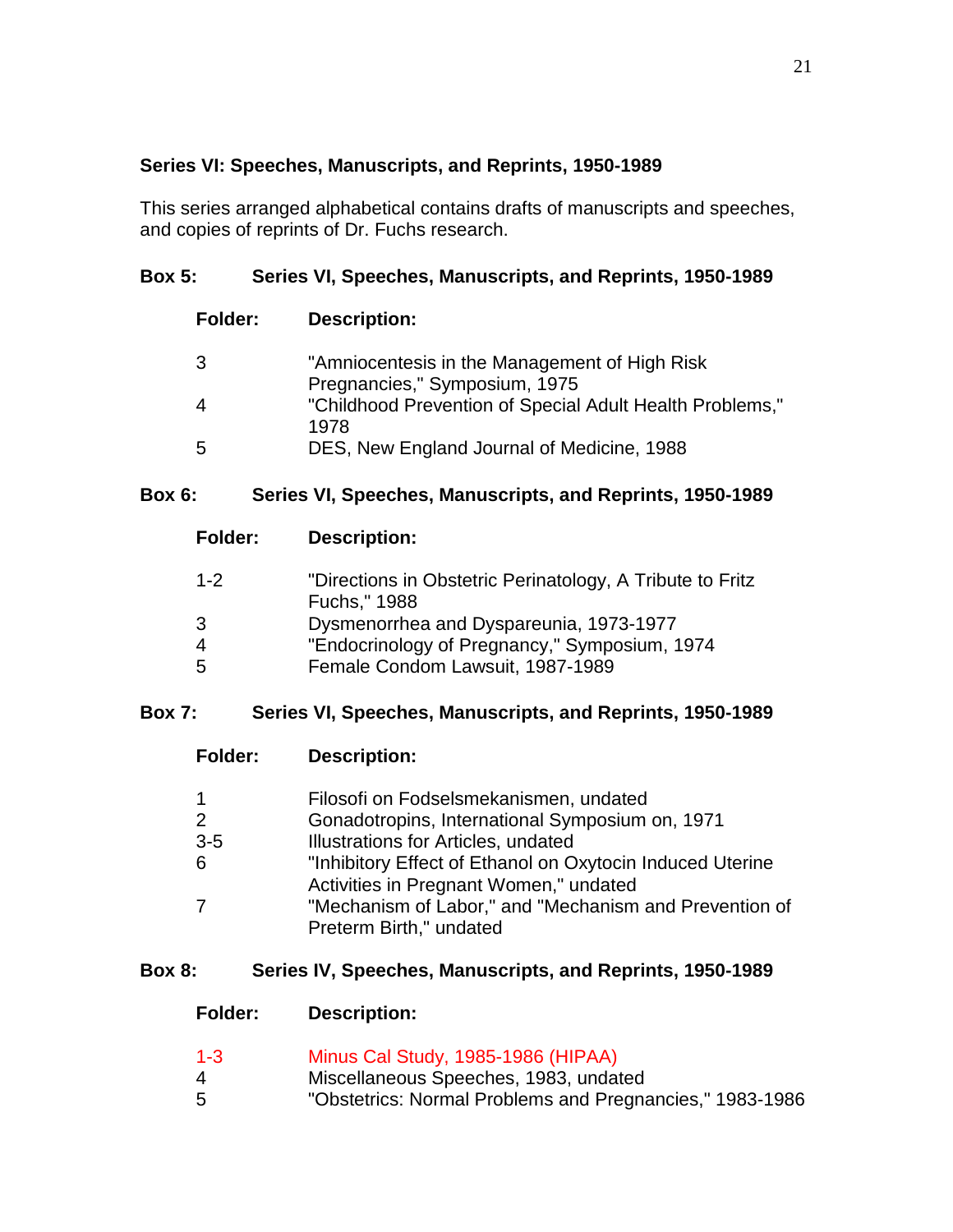| 6              | "Origin of Circulating Oxytocin in Human Labor," undated   |
|----------------|------------------------------------------------------------|
| $\overline{7}$ | "Oxytocin Receptors in Human Uterus," 1984                 |
| 8              | Papaniclaou Symposium, 1968-1969                           |
| 9              | "Plasma Oxytocin Levels and Disappearance Rate after       |
|                | <b>Buccal Pitocin," undated</b>                            |
| 10             | "Plasma Levels of Oxytocin," undated                       |
| 11             | "Postgraduate Course in Obstetrics: Advances in            |
|                | Management of High Risk Pregnancies," 1978                 |
| $12 - 13$      | Preterm Births, 1980-undated                               |
| 14             | "Prevention of Perinatal Diseases and Injuries," 1981-1983 |
|                |                                                            |

## **Box 9: Series IV, Speeches, Manuscripts, and Reprints, 1950-1989**

| <b>Folder:</b> | <b>Description:</b>                                                     |
|----------------|-------------------------------------------------------------------------|
|                | "Principles of Obstetrics" Chapter on Caesarian Sections,<br>1986       |
|                | "Progesterone, Oxytocin and Parturient Behavior in Rabbits,"<br>undated |
|                | Proposal about the Prevention of Preterm Birth, undated                 |

4-8 Reprints, 1950-1979

**Folder: Description:**

## **Box 10: Series VI, Speeches, Manuscripts, and Reprints, 1950-1989**

| $1 - 3$ | Reprints, 1980-1985                                       |
|---------|-----------------------------------------------------------|
| 4       | Reviewer: Journal of Obstetrics and Gynecology, 1989-1992 |
| 5       | "Revolution in Obstetrics," undated                       |
| 6       | Sigurd Juselius Foundation, 1981-1983                     |
| 7       | "Studies on Oxytocin in the Baboon During Pregnancy and   |
|         | Delivery," 1979                                           |
| 8       | Thalidomide, DES, undated                                 |
| 9       | "Uterine Physiology and Pharmacology International        |
|         | Symposium on, 1968                                        |
| 10      | "Vagina Lidelser," undated                                |
|         |                                                           |

## **Series VII: Miscellaneous, 1945-1991**

Miscellaneous materials include anatomy review committee, appointments and promotions, biographical information, and cartoons.

## **Box 11: Series VII, Miscellaneous, 1945-1991**

**Folder: Description:**